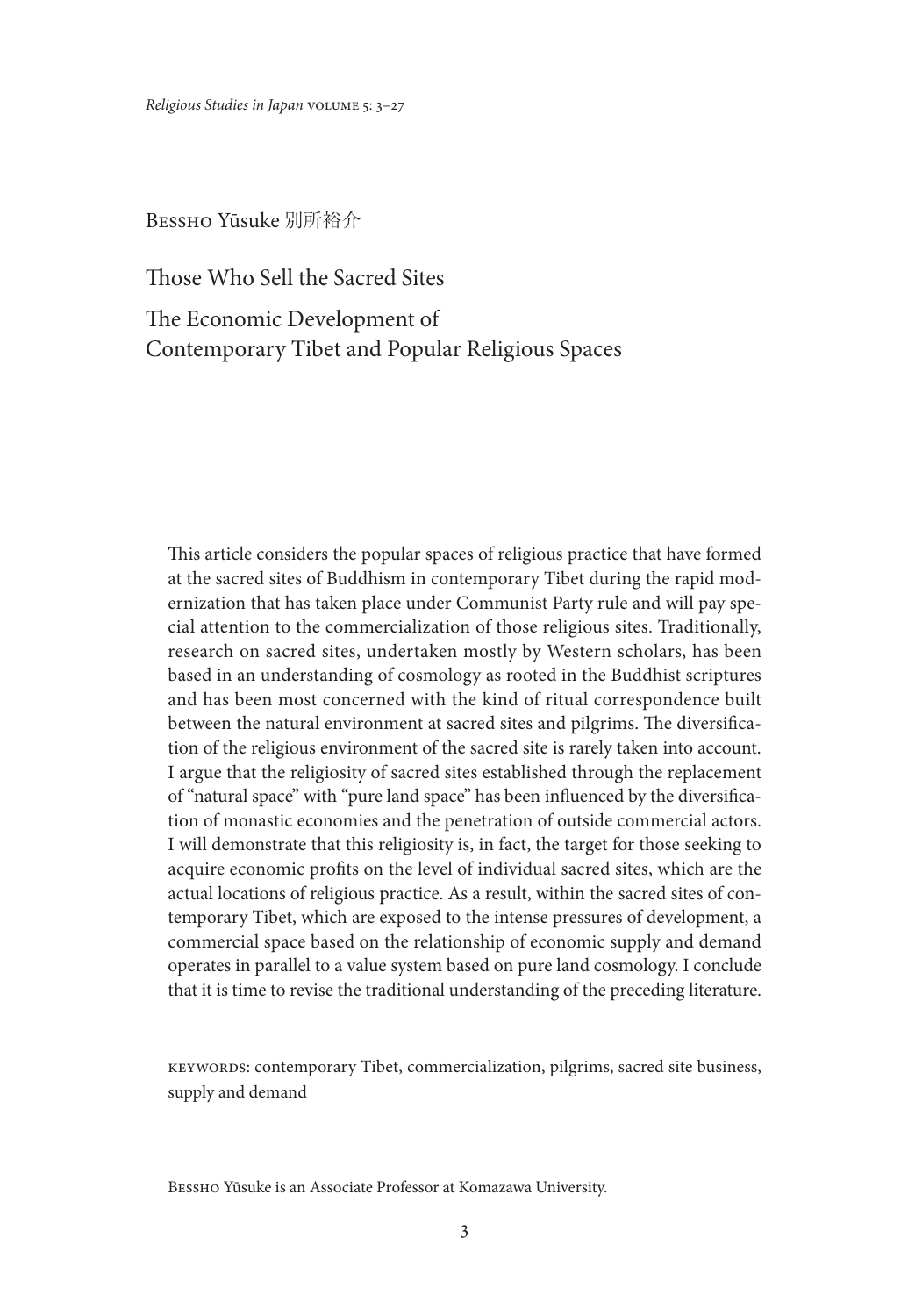This article will consider the popular spaces of religious practice that have formed at the sacred sites of Buddhism in contemporary Tibet during the rapid modernization that has taken place under Communist Party rule and will pay special attention to the commercialization of those religious sites.

In contemporary Chinese-controlled Tibet, beginning with the closing years of Jiang Zemin's regime (1989–2002) and continuing for over fifteen years (beginning in the year 2000 and currently in the second phase), the Chinese government has undertaken an economic development initiative for the marginal regions called "The Great Western Development Strategy." In China, the "frontier" refers to an area of 9,600,000 square kilometers that accounts for roughly three fourths of the country's land—a place where Mongols, Tibetans, Uighurs, and other minority groups live along the 22,000 kilometers of China's most extensive inland borders. Under the Great Western Development Strategy, in addition to efforts made to mine the natural resources that exist in abundance in the scarcely populated areas where these minorities reside, and to send those resources along a massive shipping lane to the coastal areas, there have been attempts to transform the frontier regions such that labor surplus can be put toward the construction of infrastructure. This is an effort to accommodate the colossal demands of the Chinese market, which have formed with the coastal metropolises at its center, by reinforcing domestic demand for construction materials. Accordingly, one can witness the establishment of basic infrastructure such as an electrical grid powered by various dams and hydroelectric stations on the high plateaus of Tibet, roads, airports, and a pipeline to facilitate the smooth transfer of resources to the eastern areas of the country. In 2006, the Qinghai-Tibet Railway system (from Xining to Lhasa) with a total length of 1,956 kilometers was completed. Moreover, in recent years, along with the construction of infrastructure, the state of information and social media technology has improved rapidly and a communication network powered by 3G broadband now provides coverage to a broad number of Tibetan communities.

This modern network that spread along with state-led development initiatives has totally enveloped the sacred sites of traditional Tibetan Buddhism that had heretofore existed apart from society amid the hostility of nature, and

Acknowledgement: This article was made possible in part through the generous support of Grants-in-Aid for Scientific Research (Research Project Number 26360014).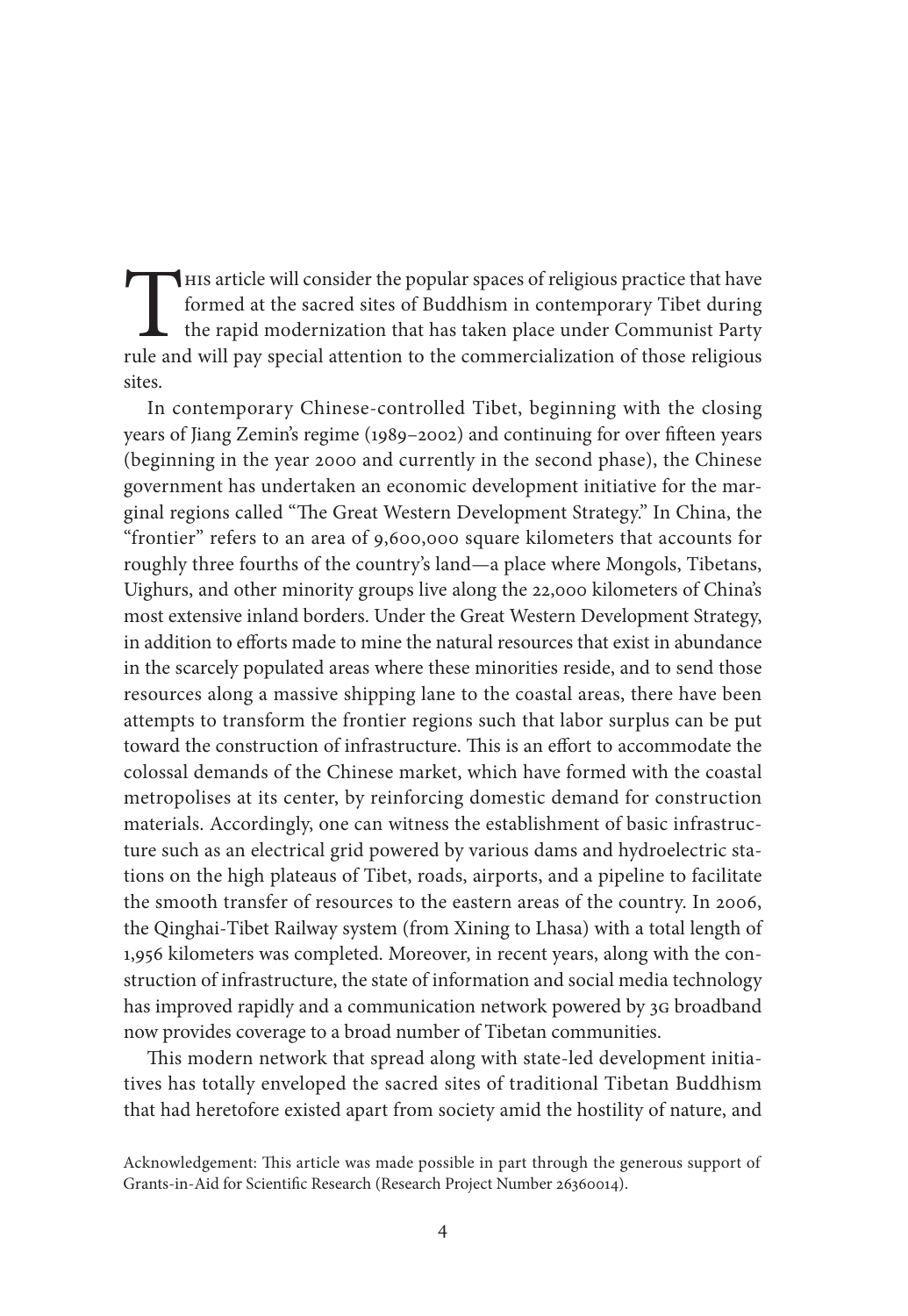introduced seismic changes to the very core of the religious character of these locations. In terms of their general state of development, sacred places have evolved through a complex interaction between the religiosity that formed within the unique natural environment of the highlands and the wave of economic development that has arrived from the outside. If one sets aside certain topics such as tourism and damage to the environment, which stand out and have received attention in recent years, this general state of affairs has not received sufficient attention. As I will mention later, until now research on sacred places—conducted predominantly by scholars from Europe and the United States—has typically revolved around an understanding of cosmology as can be devised from Buddhist texts. This research has expressed its greatest interest in the manner in which natural spaces and pilgrims preserved this ritualistic correspondence. This same research has consistently neglected the issue of the transformation of the religious space of the sacred sites themselves. The fact of the matter is that the religiosity of sacred spaces that formed as a result of "natural spaces" being rendered as "pure land spaces" has been influenced by the diversification of the economies of monasteries and the introduction of outside commercial actors. In this article, by revealing the complicated character of the actual spaces of religious practice, which also serve as sites for the acquisition of economic profit, I reveal the problems inherent in the current approach used in research into sacred spaces. In particular, I will demonstrate the limitations of the position held in this body of research that takes the one-dimensional formation of a "pure land cosmology" at sacred locations as self-evident.

Before beginning my own investigation, below I will briefly discuss the findings of the preceding research into the religiosity of Tibetan sacred sites and modernity while highlighting the trends in this research, which has been conducted predominately by Western scholars.

## *The Theory and Practice of Sacred Sites*

## sacred spaces as "places of purity"—the debate over centrality and periphery

The territory of Tibet is a comparatively new research field as conducting onsite studies was prohibited for an extended period following the forced annexation of Tibet by China in 1951. Upon entering the mid-1980s, when the reform and opening policies (Ch. *gaige kaifang* 改革開放) began to have a more concerted influence on the regions of Tibet, approval was gradually granted for surveys to be carried out in Tibet by foreign researchers—albeit with limitations on theme. Given this, Western scholars of Tibet who had traditionally conducted fieldwork in Nepal and other neighboring regions began to conduct onsite surveys in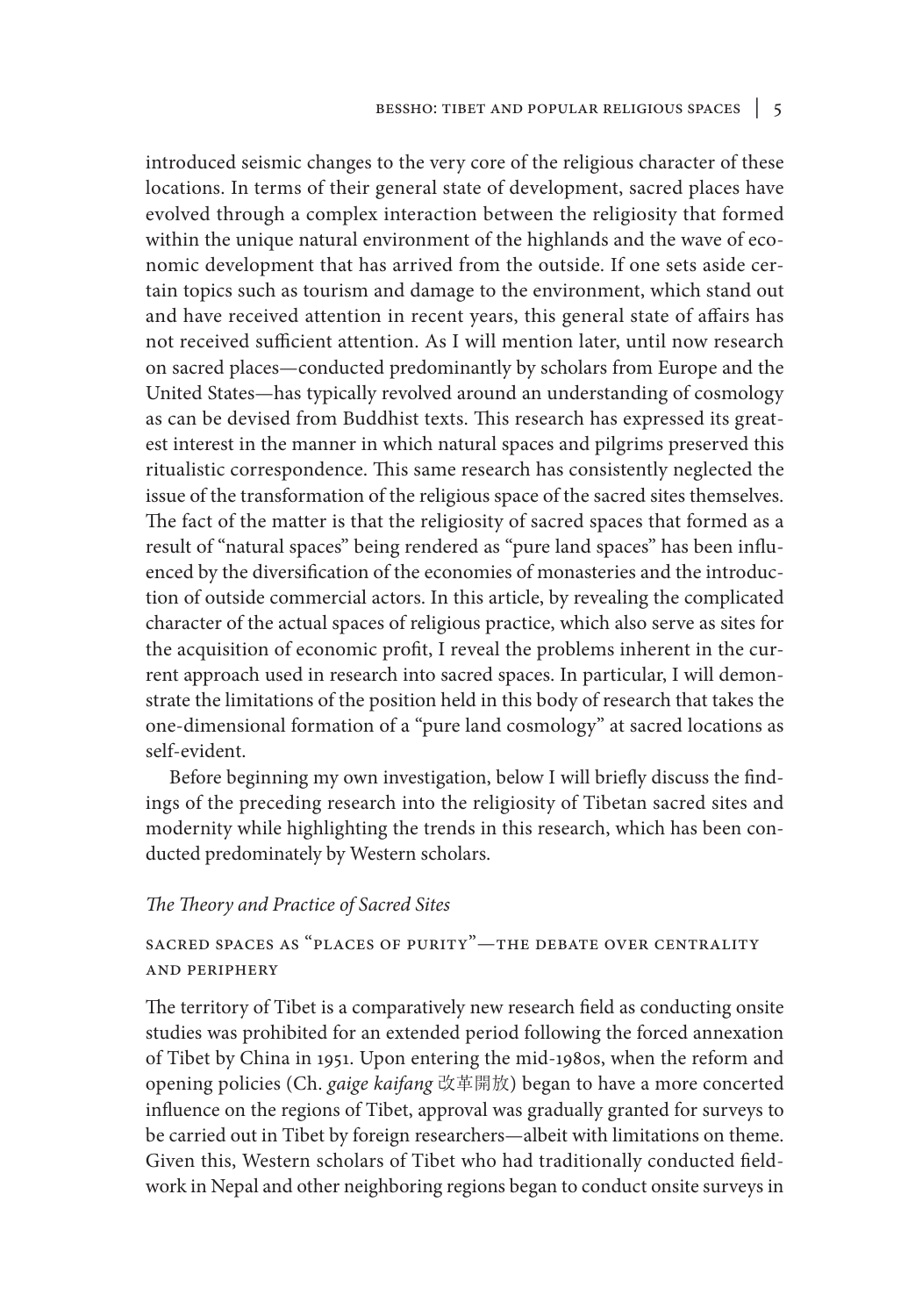### 6 *| Religious Studies in Japan* volume 5 (2020)

Tibet on certain topics that were approved by the Chinese government such as "nature worship" and "folk religion," and publishing their research findings on folk-level religious revival.<sup>1</sup>

Through these research findings, the revival of "pilgrimage to sacred sites" as multiregional, popular religious practice attracted attention for the opportunity it afforded to observe at once a worldview articulated in certain Buddhist scriptures and familiar to scholars working with texts, and the concrete manifestation of that world represented in actual society. As a philosophical system introduced from India, it is essential to explain how Buddhism first transcended the boundaries of the monastic institutions of the professional groups who specialize in its handling and spread among the general population. In others words, it is essential to discuss the process by which the world as it appears in the Buddhist scriptures was transposed onto the actual objects that make up the real world. As is well known, within the context of the Buddhism of Asia, as Buddhism became localized in a particular society, the act of placing the structures of the natural environment of those regions into a Buddhist cosmology and reinterpreting them was an important medium for this transition. For example, as Suzuki Masataka as demonstrated, within the context of Japan's mountain cults, the view that mountains were otherworldly locations that had existed since ancient times served as a foundation for the transposition of esoteric Buddhist cosmology of the Matrix and Diamond Mandalas wherein certain mountains came to be viewed as central axis of the world, such as "Mt. Sumeru." Climbing these mountains ("entering the peaks") fulfilled a certain set of norms that became steps in the spiritual development of the climbers (that is, entering a state of non-self) and this connection came to organize the places and practices of Japan's unique mountain faith.<sup>2</sup>

In this way, the imported religion was localized through the systematic reinterpretation of the native view of the natural setting of the target society through the lens of imported religion. This process of the localization of imported religion generally traces the same path in the context of Tibet's direct reception of esoteric Buddhism from India. Beginning in the eleventh century, during the height of later esoteric Buddhism, the mountain ranges that bordered the Indian world—with the Himalayas playing a leading role—began to be discussed in numerous religious scriptures as places where tantric Buddhist worldviews characterized by the geometric structure of the mandala had been transposed into this world (HUBER 1990).

<sup>1.</sup> For more on this topic see BLONDEAU and STEINKELLNER (1996), MACDONALD (1997), GOLDSTEIN and KAPSTEIN (1998), and BLONDEAU (1998).

<sup>2.</sup> Suzuki Masataka has an extensive body of work relating to mountain cults but for his most recent work see Suzuki (2015).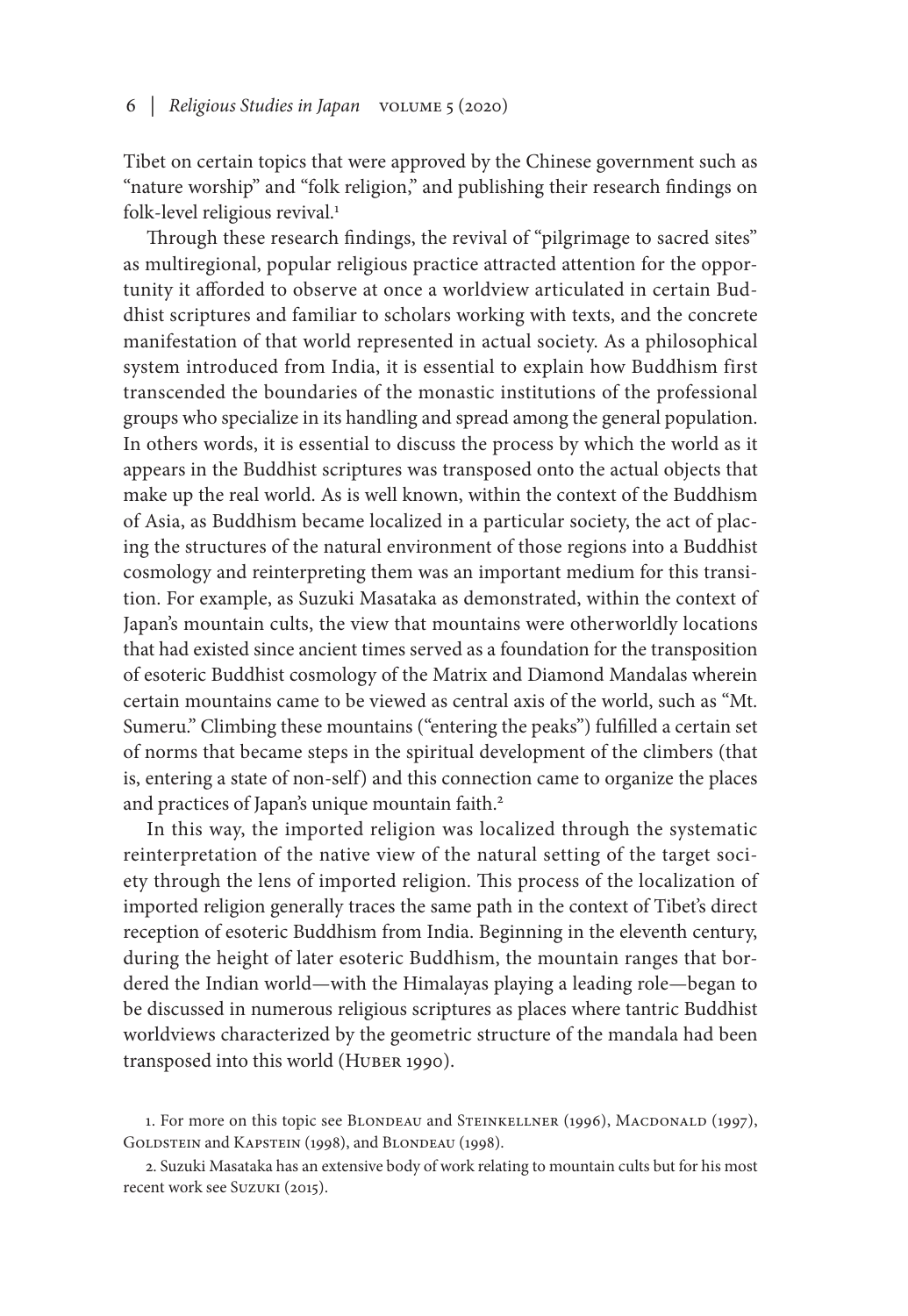Existing among the various mountain ranges of Tibet were originally local territorial gods called *yul lha* (*yul* means territory in Tibetan) who were worshipped by tribal groups who ruled each of these various locales. It was believed that these local divinities promised continued fortune in war for men and the prosperity of the tribe in exchange for offerings and rites from the tribe. However, as the era of later esoteric Buddhism progressed, these designated mountains, which had until that point served as the sites for worship of these local divinities, went on to serve as sites where through a projection of pure land cosmology the symbolic systems supported by esoteric Buddhist rites were written on top of preexisting indigenous mountain cults. The first important opportunity to undertake such a process can be found in the rewriting of legends that concern the nature of local divinities. The French scholar of Tibet, Alexander MACDONALD (1990), points out that in Tibet one can see broadly the motif whereby connections between "pure land cosmology" and "actual natural space" served as an opportunity for the conquest of the divinities of other religions by the divinities of later esoteric Buddhism. MacDonald, as one instance of such a motif, introduces the legend known as the "myth of Rudra." Rudra is a non-Buddhist divinity and considered to be the equivalent of the god Shiva. However, in the scriptures of later esoteric Buddhism, there is a shared creation myth that states that after Samvara (*bde mchog*) descends from the heavens and subjugates Rudra, who had been installed on a mountain by non-Buddhist devotees, Samvara himself goes to reside at the mountaintop and transforms the surrounding area into a mandala. Samvara here is the main deity of the *Cakrasamvara Tantra*, a representative scripture of later esoteric Buddhism. By eliminating the non-Buddhist forces from the local environment, this esoteric deity changed the mountaintop from the residence of a local god. In that process, the natural environment from the mountaintop all the way to the foot of the mountain was given new symbolic meaning as it was paired to the structure of the sanctified sacred space of the "mandala." Kailash (Gangs Rinpoche), a famous sacred mountain site in the western Himalayas, is one well-known example of a location where this kind of "mandalization" process was applied to an actual physical space. This mountain possesses an ancient history and was worshipped by practitioners of Bon as the residence of the highest god. However, from the middle ages onward, along with the spread of the itinerant pilgrimage practice called *pitha*, a practice engaged in heavily by Tibetan tantrists, one can confirm from records in the surviving literature the view that Kailash's entire form resembled the mandala of *Cakrasamvara* had increasingly gained the upper hand. The mountain's meaning within the context of the Bon religion began to fade. In this process the indigenous, local territorial god who was originally in the position of the highest divinity of Kailash was swapped out for an esoteric Buddhist deity, and the practitioners of the Bon religion were ultimately defeated by charismatic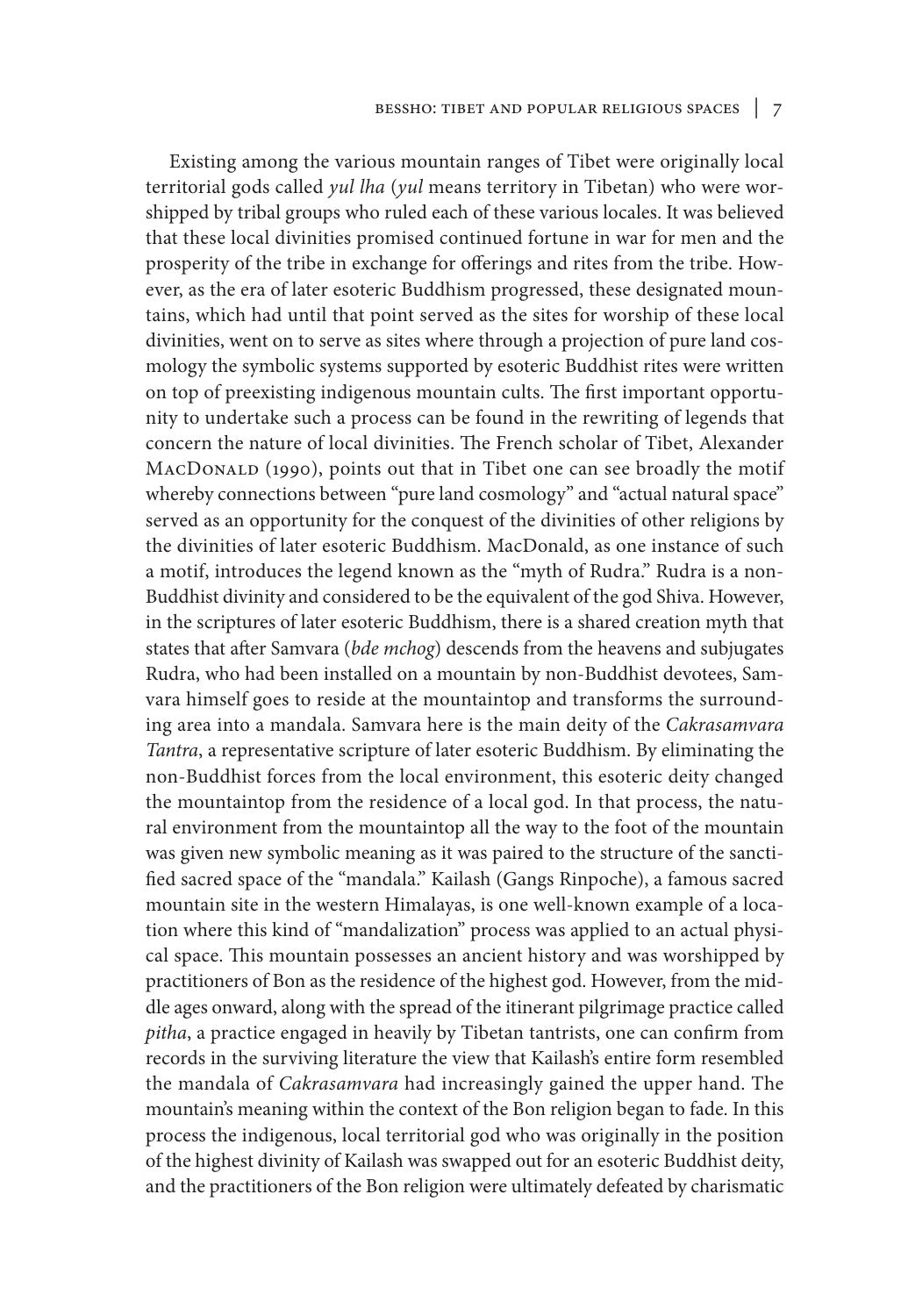### 8 *| Religious Studies in Japan* volume 5 (2020)

tantric practitioners such as Milarepa (1040–1123) and Gotsangpa (1189–1258) who excelled in the incantations of esoteric Buddhism. As a result of dramatic transformation, today's Kailash is itself considered to be a natural mandala that encapsulates that stratified symbolic system, and it is home to three hierarchal pilgrimage courses with the main peak serving as Samvara, four temples, and four other places of worship. Pilgrims traverse this circuit within the mountain region and, by climbing along the higher-level, interior pilgrimage route approaching Samvara, it is believed that one achieves the same spiritual merit as if one had visualized and meditated upon the actual mandala (BUFFETRILLE 1997).

The French scholar Katia Buffetrille first established the theoretical framework for the "Buddhicization" of mountain cults by ulitizing "mandalization" as an index for the series of changes such as the one described above. Buffetrille argues that where the mandalization of a region's interior takes place can be expressed quantifiably as a process where the secular nature of the indigenous culture supported by ties of blood and local relations associated with the land serving as the source of subsistence food production decreases in value (BUF-FETRILLE 1998).

Here, that which is specifically assumed to be "Buddhicization" is the phenomenon where the penetration of a religious outlook turns a specific natural space into a "pure land" where the layperson's behavior such as drinking, smoking, and animal sacrifice is declined within its borders. Along with a transformation in behavior that is in accordance with Buddhist virtue, self-serving and exclusive tendencies rooted in tribal cohesion diminish.

Buffetrille sees this process by which the belief system of a particular mountain gradually shifts from the indigenous content that enshrines the tribal guardian deity, or *yul lha*, to a Buddhist one that takes the entire mountain as a naturally existing mandala and Buddhicization as one and the same. As change visible to the eye and in response to the intensity of Buddhicization, the main divinity at the mountain's peak, which began as an indigenous territorial god (a tribal level guardian deity), will be replaced by an esoteric deity. Accordingly, the rites of the mountain god wherein animal sacrifice was performed face-toface gave way to an Indian-style practice of clockwise circumambulation (Sk. *parikrama*) and, in the end, those who visited the mountain were bound by the same behavioral norms that would be followed while visiting a temple (BUFfetrille 1998, 21–29).

In addition, given that as Buddhicization progressed there would be regional differences based on societal conditions such as sectarian distribution and tribal influence, there would be cases of hybridity where the name of the indigenous territorial god might remain associated with the mandalized mountain (semi-mandalization) or there would be individual mountains where both the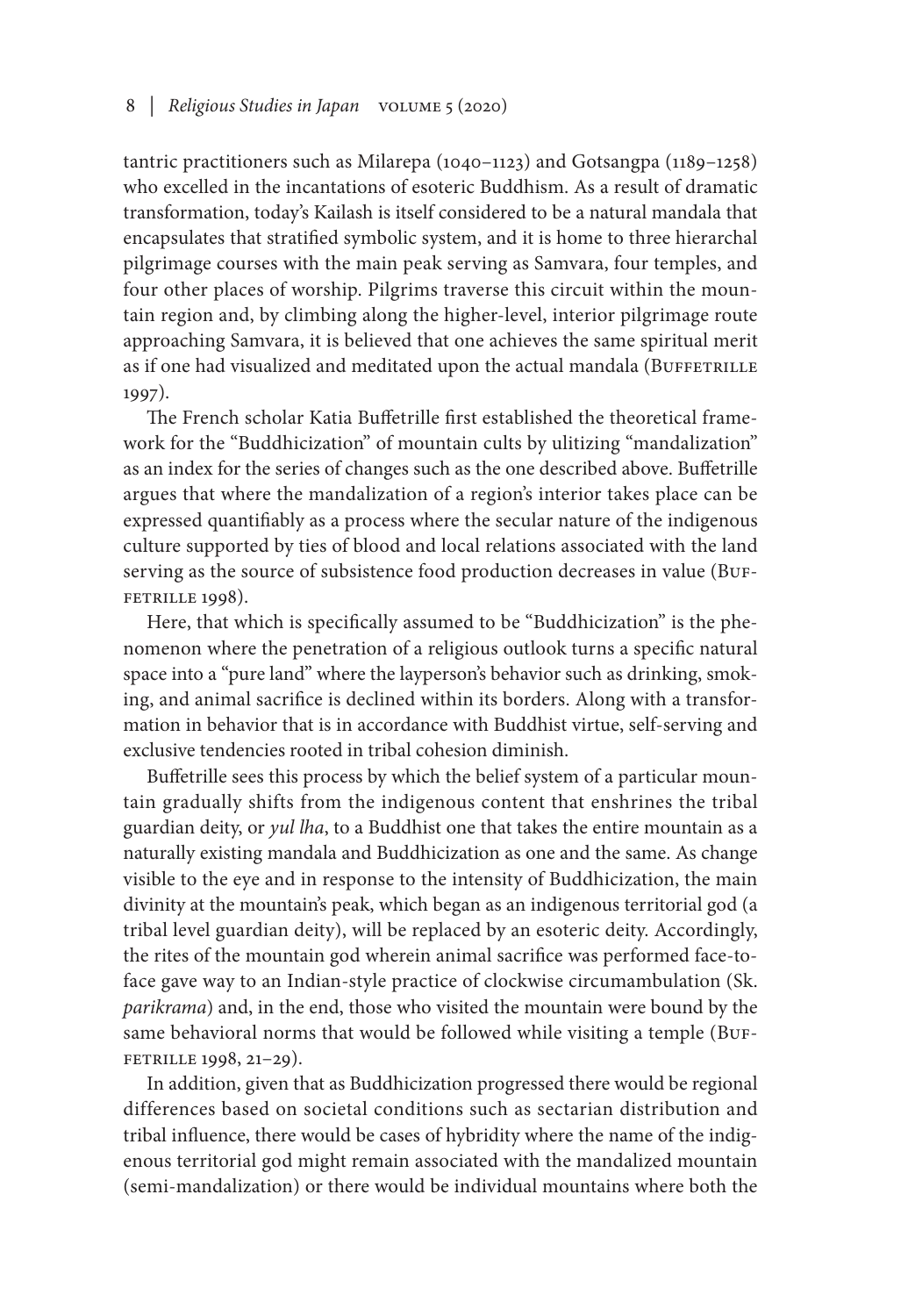indigenous and the esoteric systems overlapped. However, the ultimate goal of Buddhicization remained the expatiation of the indigenous system of faith from the mountain region under question and, therefore, it would be possible to point out the causal relationship being the intensification of Buddhicization and the proximity with which the structure of the sacred place approached a mandalized pure land space.

The above is a theoretical explanation of how the natural environment of the Tibetan Plateau became a stage for the historical development of sacred Buddhist mountains (*gnas ri*). In this process, the pure land cosmology derived from literature acquired a concrete form as specific mountains and the surrounding regions of the natural environment were given over to this cosmology that gave shape to a centralized sacred area with a new main tantric divine forming the axis of that region. On the other hand, the general believers who paid visits to this kind of instantiated sacred space would reference the information revealed in the sacred literature and understand the religious significance of the rocks, trees, and mountain ranges that would appear before their eyes. To these the visitors would make offerings and through physical contact with location they would receive its sacred power. This entire series of activities—from creating these sorts of representations of the natural space to coming into physical contact with natural space—is the religious practice of "sacred site pilgrimage." The popular religious activity observed today is taken to be a movement to reconstruct such historical undertakings as they have continued since premodern times amid the modern social environment of a territory under Chinese rule.

## *Development and Sacred Places: Erosion at the Hands of Modernity*

As described above, the initial research on sacred space that opened up the regions of Tibet to the outside was concerned with the issue of the centrality or peripheral character of sacred places as expressed in terms of the "loss of the secular character of a space." Studies have developed in various locations to examine the ritual conduct of pilgrims in order understand the extent to which the cosmology expressed in Buddhist scriptures remains compatible with the actual natural environment.3

On the other hand, as mentioned earlier, after the reform and opening of the 1980s, in the year 2000, the Chinese government began the Great Western Development. The effects of economic growth of the coastal areas quickly began to expand into frontier areas giving rise to a frontier-style market economy driven by state-led infrastructure development. This was to have an intense

<sup>3.</sup> Representative works in this area of research include Huber (1999); Huber ed. (1999); Mckay (1998).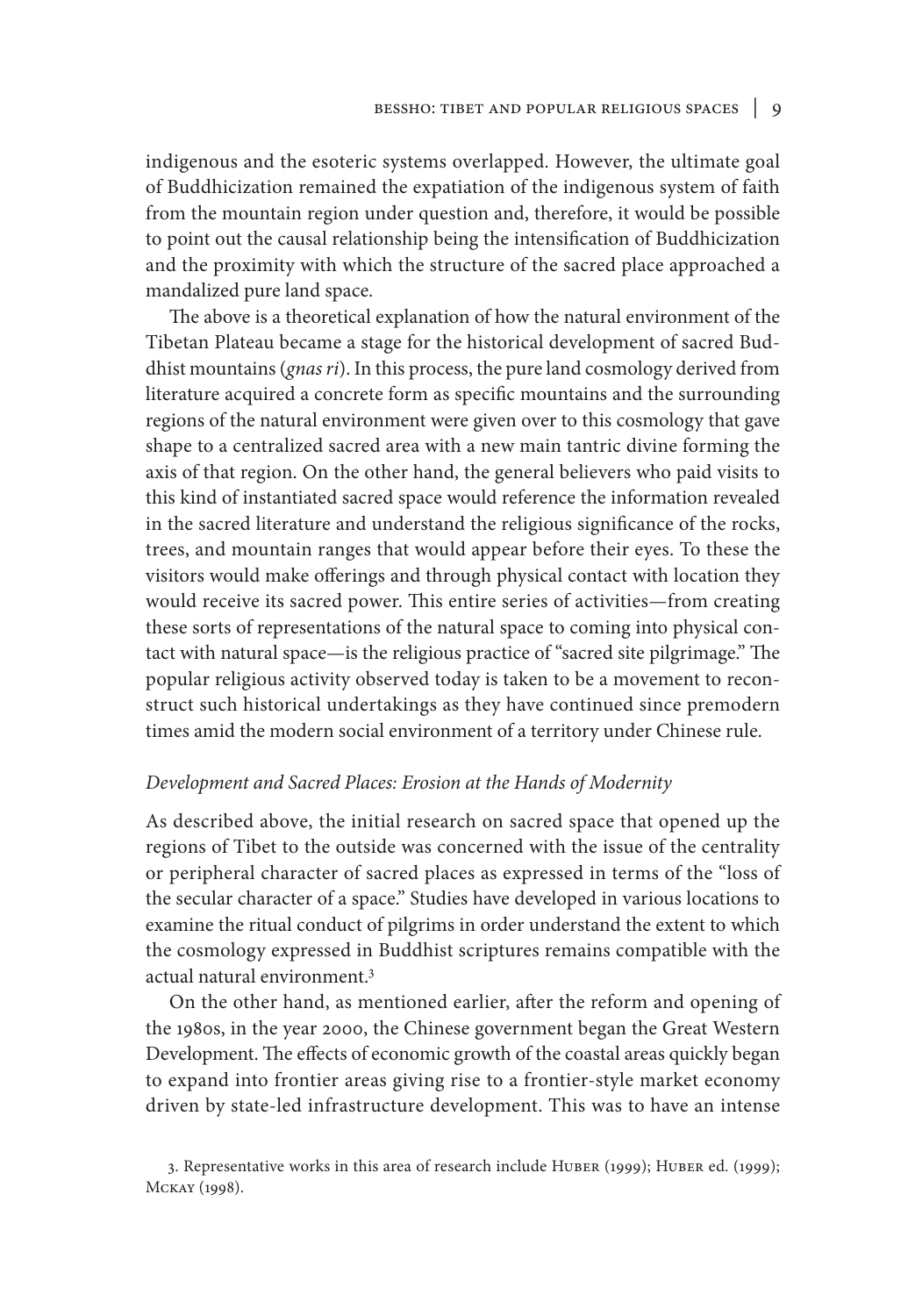direct or indirect impact on the religious meaning that had accumulated in Tibet's land and natural environment.

Amid this intensifying impact, and within the framework of tourism research as the "garnish" of cultural industry, a series of discussions have emerged. These consider the redefinition or recreation of the sacred spaces of traditional Tibetan Buddhism within the context of "ethnic tourism" where these sites of pure land cosmology take on a new form as tourist locations.4

One scholar representative of this trend is Jiangbian Jiacuo of the Chinese Academy of Social Sciences who explored how the oral tradition of the epic poem entitled "The Epic of Gesar of Ling" (*gling gesar gyi sgrung*) was nurtured in a delicate ecosystem centered on the region at the headwaters of the Yellow River. This epic integrates the animistic traditions of Tibetan pastoralists who are made to symbolize in spiritual form the vitality of nature. This assertion makes the spiritual heritage of the location congruent with the water resource conservation objectives urged by the central government. Moreover, by connecting the existing mountains and lakes depicted in the epic as "places where spirits reside" to the "tourism content of environmental education" and promoting eco-tourism that targets ethnic Han Chinese from the inner regions, it reinforces the belief that it is possible to build a mutually beneficial relationship between center and frontier (JIANGBIAN 2003, 317-28).

The viewpoint that invigoration of the frontier economy is due to the development of a tourism that makes the folk culture of Tibetans into a product for consumption is also shared by Western scholars who began researching the transformation of Tibetan tourism in the late 1990s. However, while Chinese scholars tend to speak affirmatively about the recreation and redefinition of the indigenous culture of Tibet, these Western scholars tend to pay more attention to the processes replete with competitive contradictions inherent in the focused attention from the outside and increased tourism. For example, Åshild KOLÅS (2007) illustrates the ulterior motives of government attempts to integrally reorganize the main portion of Tibetan settlements in Yunnan under Western utopian concepts such as "Shangri-La," and shines a light on the symbolic politics of interventions into this region. In addition, foreign organizations such as China Dialogue and Tibet Watch that are interested in the negative impact of tourism development on local communities publish articles that trace the escalation of the confrontation between tourist capitalism and residents over the development of Yamdrok, the sacred lake west of Lhasa (Liu 2012). These organizations also publish reports that comprehensively cover the cultural friction caused by ethnic Han Chinese pouring into traditional Tibetan communities in

<sup>4.</sup> For more on this issue see Jiangbian (2002), Xie (2005), and Wang (2012).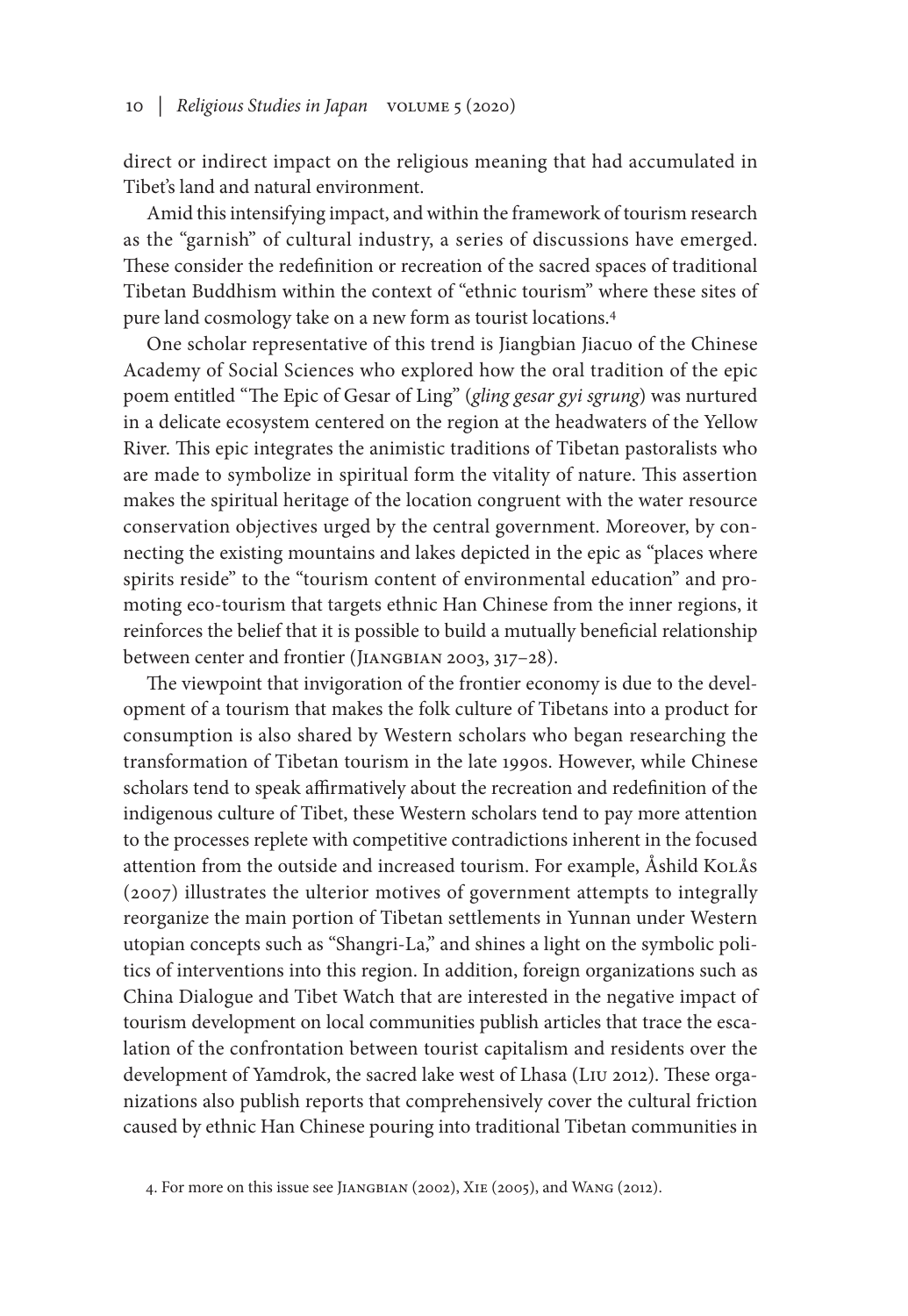vast numbers (TIBET WATCH 2014). These reports depict the unbalanced power relationship that exists between those outside of the communities, and Tibetan monastic communities and sacred pilgrimage sites, which are made out to be "sacred, hidden seclusions" through mass tourism. These same reports also show that if the balance between the "culture" and "consumption" of "culture of consumption" cannot be reached, unilateral efforts to make locations into tourist destinations will not necessarily lead to the steady economic development hoped for by local governments. Rather than unifying these regions, such an unbalance could become a factor in the unexpected fragmentation of and conflicts with the communities of these regions.

#### *Direction of this Paper*

The various issues discussed above have emerged from the debate over the relationship between sacred sites and economic development, and they serve to disrupt the framework of preceding research that asserts that the infiltration of a pure land cosmology into specific natural environments led to the autonomous formation of centralized sacred spaces based on Buddhist values. In the literature on traditional sacred space as depicted by Buffetrille, the religious understanding of sacred spaces was something that was firmly grounded in the society of a specific region and the physical space of sacred sites existed in a natural environment that was not easily accessible. However, within the context of the whirlwind of massive economic development that has remade people of the frontier and the structure of nature in accordance with the demands of the coastal regions, and with the development of the tourism sector and the media industry, the religiosity that has accumulated in sacred spaces is broadcast outward as a cultural resource and diffuses in a fluid manner. Moreover, at the same time, there are a wide range of situations in which the opening of the physical land that accompanies the development of infrastructure has greatly affected the way sacred sites continue to exist. These movements might be considered a process and aspect of "de-Buddhicization," wherein the centrality of the sacred site—seemingly the product of an era of religious revival—is engulfed by the dynamism of a modernization that came from outside the region and that has eroded the centrality of the site as it becomes the target of "consumption" by third parties without faith-related objectives. With this situation in mind, from the late 1990s to the present, case studies related to sacred sites and tourism, with Chinese and Western researchers at the helm, have differed in terms of approach or level of interest. However, as I have mentioned, these case studies have mainly discussed the creation of an ethnic tourism with the ability to attract tourists from the coastal areas and the accompanying conflicts and contradictions that take place among the people of the regional communities.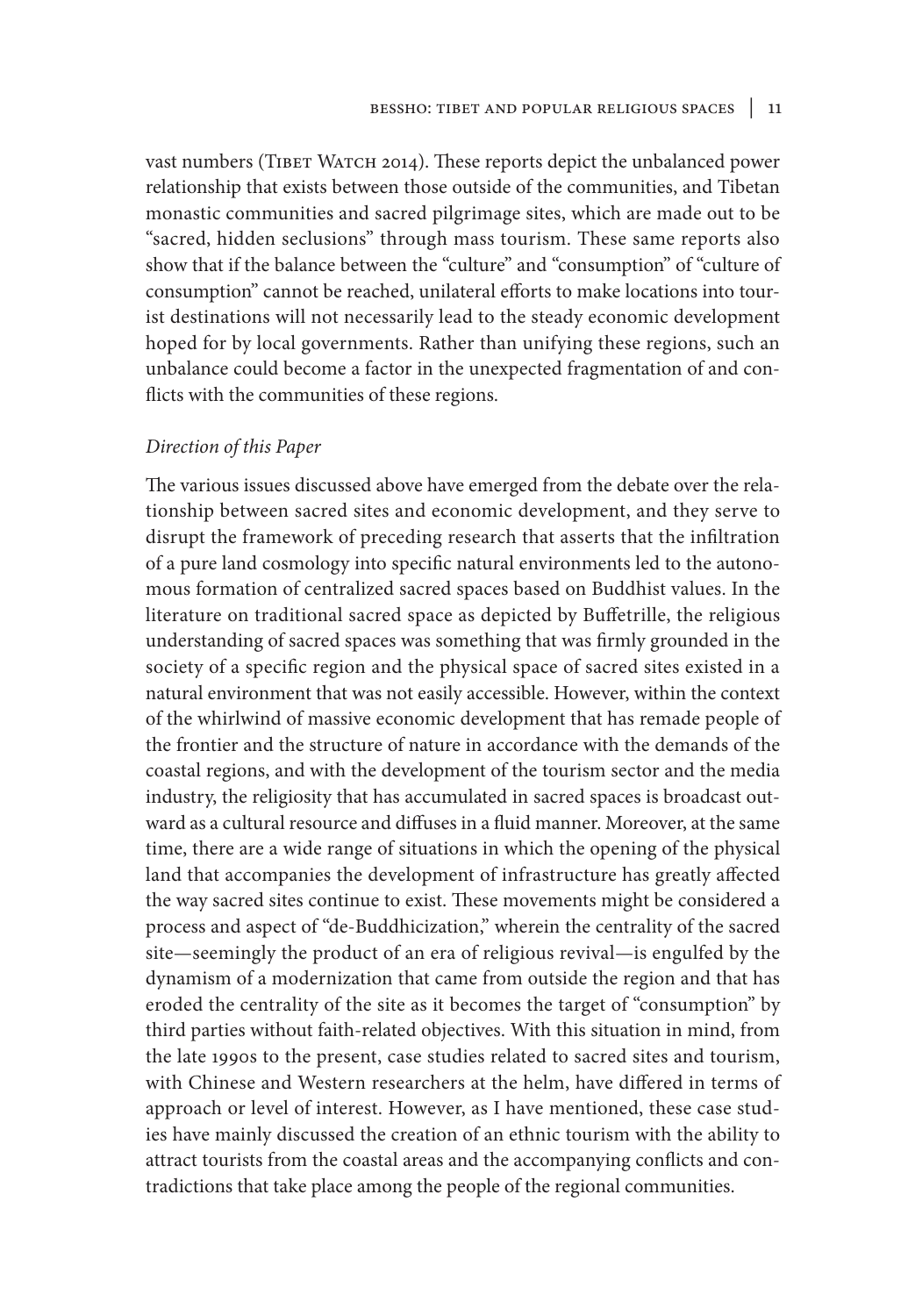### 12 *| Religious Studies in Japan* volume 5 (2020)

On the other hand, research from the latter half of the 1990s onward deals mainly with highly visible, sensational examples of large-scale tourism and ethnic tension, and considers it a necessity to pay a certain amount of attention to the fact that the spotlight has been given exclusively to the active movement of people. In the inland regions of the Tibetan Plateau where GDP is consistently the lowest domestically, the number of places with the potential for market growth to reach the level where industrial capital will begin to take notice is limited to regions that meet the requirements for becoming tourist hotspots, such as Lhasa after the opening of the Tibetan Railway (YEH 2013), the aforementioned Shangri-La (Yunnan), and the World Heritage Site Jiuzhaigou and its neighboring area (Sichuan) (PENG 1998; SCHREMPF and HAYES 2009), and Lurol (Qinghai), which is home to a traditional festival that is recognized as an official intangible cultural property (Epstein and Peng 1998). The three-way clash between the tourism industry, local government, and local residents at these large-scale and well-known tourist locations is being researched extensively. Moreover, from this seemingly economic process one must also take into account the role of the state's political intentions, which at the highest level of state policy make a distinction between those aspects of ethnic culture that facilitate the speedy integration of the population and those that do not (Murakami 2011).5

It is possible to look at modern sacred sites as caught in a grand national integration project that is a tug of war with "Buddhicization" at one end and "de-Buddhicization" at the other. However, given poor accessibility, outside of the local Tibetan population little is known about what is happening at local sacred places where tourism is still in its infancy. More minor Buddhist sacred spaces, such as will be explored in this paper, that exist in remote locations have finally been affected by the wave of economic development. These minor sacred spaces have been passed over by mainstream Tibetan tourism because of their small capital and market value, and they are unlikely to receive attention in the literature on tourism.

However, it is too early to conclude that there is absolutely no commercial activity popping up at these small-scale, more minor sacred sites. At these kinds of local sacred places, given their size and anonymity, one can see the development of unique commercial activities that utilize the religiosity of the sacred

5. Murakami Daisuke (2011) considers the mass tourism of Lhasa in the early part of the first decade of the twentieth century and argues that the tourist industry under the auspices of state leadership is not limited simply to stimulating the consumption of ethnic symbols through tourism, but is none other than an attempt to force the acceptance of state-promoted values such as "progress" and "harmony" on the Tibetans and encourage the internalization of such values through political power.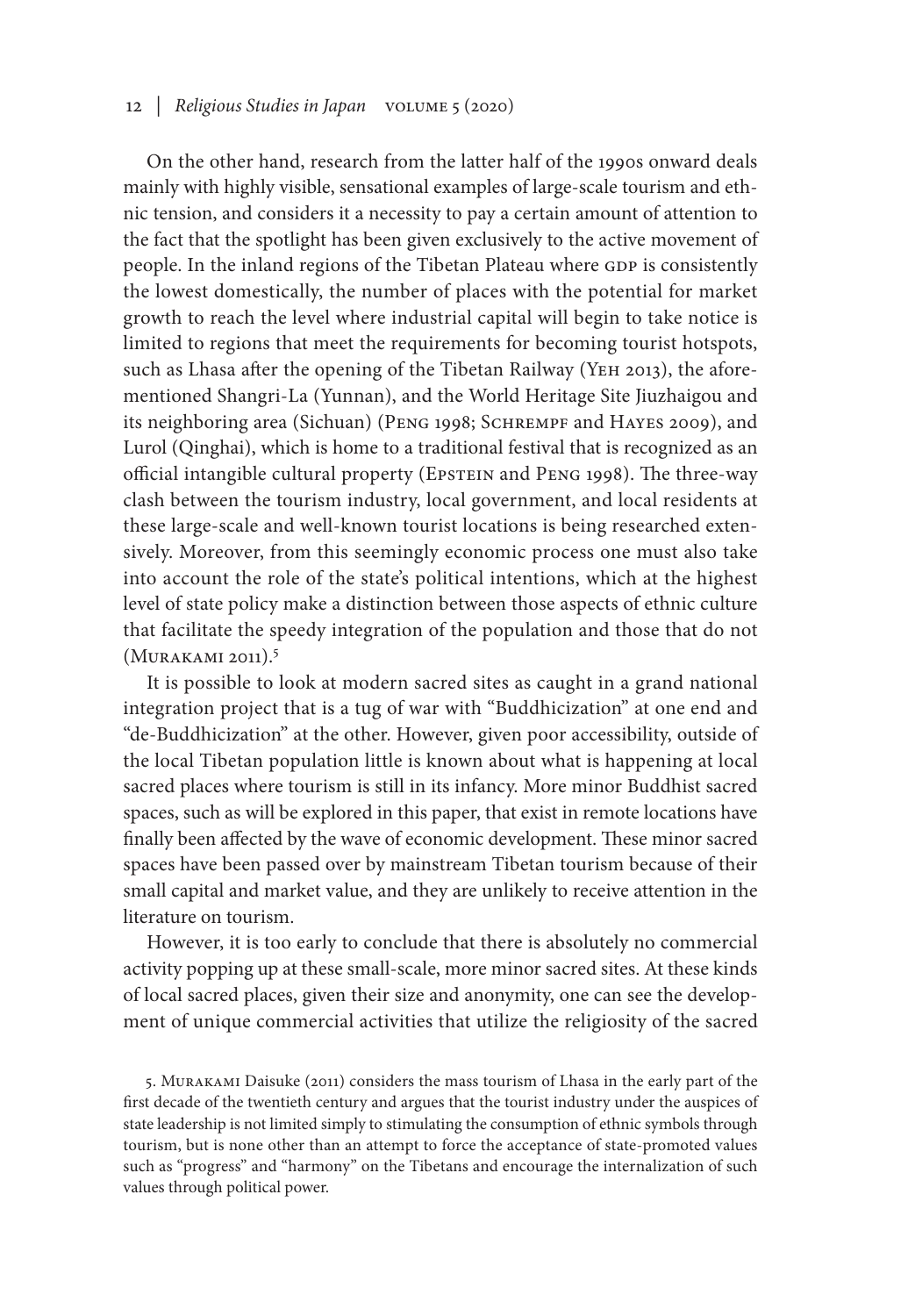place itself to target local pilgrims. In addition, in contrast to the preceding research—which treats the relationship between the infiltration of a pure land cosmology into sacred space and changes in the normative behavior of believers as a self-evidently causal relationship—by focusing on economic behavior that targets the "faith" that forms autonomously at these sacred places, there is an opportunity to propose an analytical framework that takes into account the new dynamism of diversification of the actual popular religious space. In this sense, this paper will examine the existing business model of local sacred places through an extreme close-up that will have the potential to serve as a guideline in exploring the relationship between modernity and the religiosity found at a great number of general sacred spaces in the Tibetan interior.

In the following, after presenting an overview of the sacred places that will serve as my case studies, I will explore the official symbolism—derived as it is from Buddhist scriptures—of sacred sites, the process of ritual performance undertaken by pilgrims, and commercial activities that stem from locals who develop a means for going out to make money in tandem with religious practices. On that basis, from an examination of how these commercial actors at sites of religious practice appropriate the religiosity of sacred places to improve their profits, I will demonstrate the merit of analyzing the relationship between the religiosity of local sacred places and the indigenous economic fundamentals that naturally arise in those locations.

#### *The Object of Examination: The Drakar Dreldzong Pilgrimage*

#### a geographical and historical overview

The location that I will address in this paper is a sacred site centered on an independent rock peak called Drakar Dreldzong (Monkey Fortress) (see figure 1). As an administrative division it belongs to Xinghai 興海 County in Hainan 海南 of the Tibetan Autonomous Prefecture in Qinghai Province and is located in a mountainous region about thirty kilometers southwest of the county's administrative municipality. The Dreldzong pilgrimage route, which consists of climbing a single rock peak, stretches for a length of nine kilometers, and the circuit can be completed in roughly five hours on foot. Given that the indigenous god that serves as the main deity of this sacred site has the face of a monkey, it is believed that pilgrimages undertaken in the year of the monkey bring about twice as much merit as is typical. In 2016 (the third year of the monkey after the opening and reform following 1992 and 2004), at New Years (8 February), a huge number of pilgrims are quick to visit this location and, with summer as the peak (July through August), the waves of people are continuous until after October.

The earliest record concerning this sacred site is a guidebook (*gnas yig*) written in the early seventeenth century by esoteric practitioner Drigung Chokyi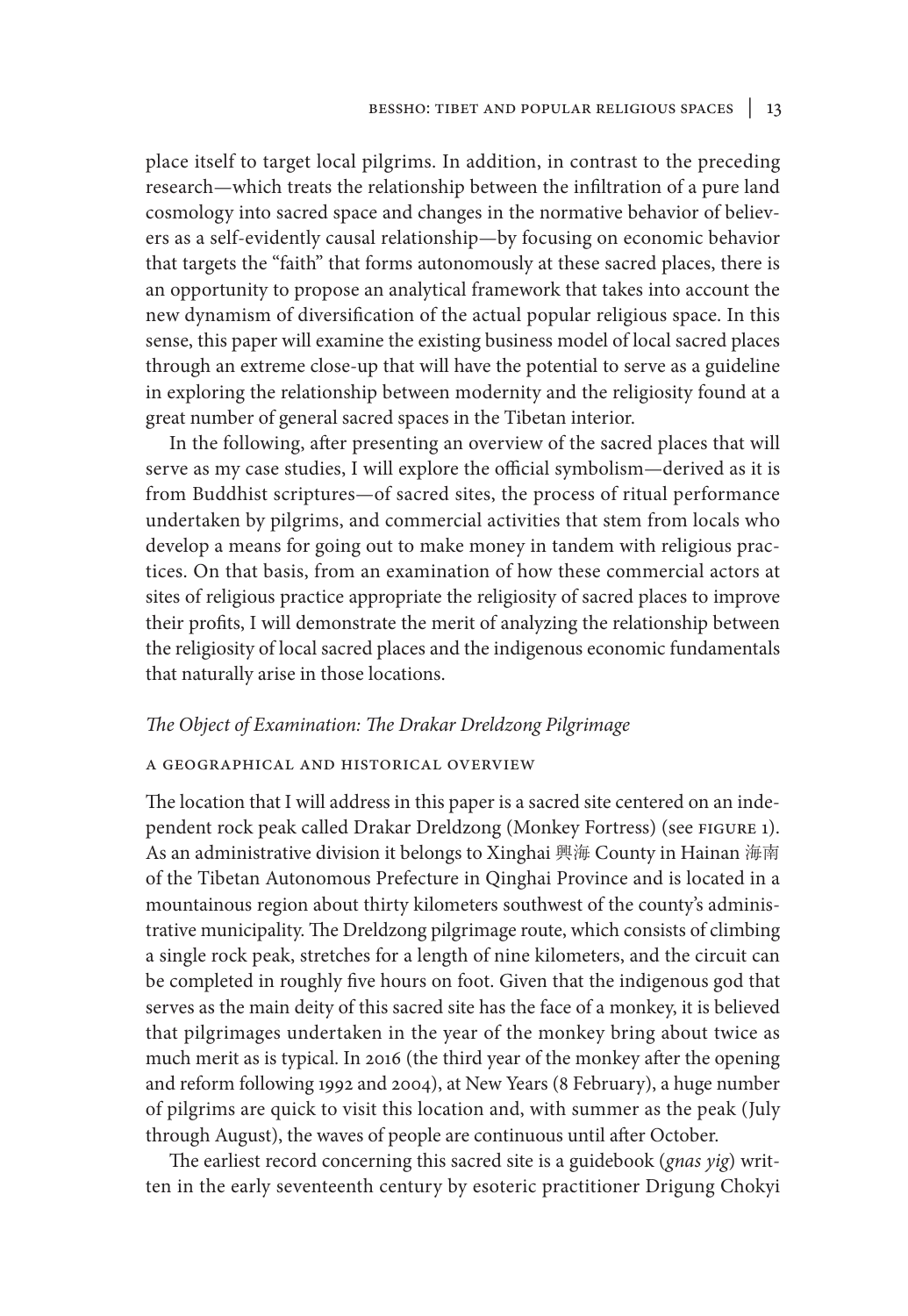

FIGURE 1. Drakar Dreldzong pilgrimage route and major religious sites. Created by author.

Trakpa (1595–1656) entitled, "Pilgrimage Guide to Drakar Dreldzong" (*Brag dkar sprel rdzong gi dkar chag*). In this text the events concerning the tantric practitioner Padmasambhava,<sup>6</sup> who had visited from India and had entered a meditative state inside of a cave, are recorded. After expatiating the local spirit that had attempted to bury him alive, Padmasambhava sanctified the land through various esoteric rituals such as burying the *gter bum* (an enchanted urn filled with grains and wish-granting jewels used to sanctify the land) in the earth and prayed for the flourishing of the Buddhist Dharma. Among the records in this text, there are some that point to the beginnings of the Buddhist sacred place Dreldzong which correspond to the abovementioned "creation myth" motif involved in "Buddhicization" which remains the central theme of pilgrimage activities today.

There is no definitive record for when exactly this sacred site came to be visited by pilgrims but, in a biography for the iterant monk Shabkar (1781–1851), who resided in this area around 1810, there is a record that states, "*bod sog kun 'ong phyag skor byed/*" ([To Dreldzong,] people from Tibet and other regions visit to do prostrations and complete the pilgrimage circuit) (Skal bzang lha mo 2002, 383) and, at the very least, one can see that by the early nineteenth century Dreld-

6. Padmasambhava was a historical figure who was invited to the court of the Tibetan empire in order to establish Buddhism in Tibet and succeeded in subjugating various indigenous gods one after another through powerful esoteric incantations. Commonly known as Guru Rinpoche.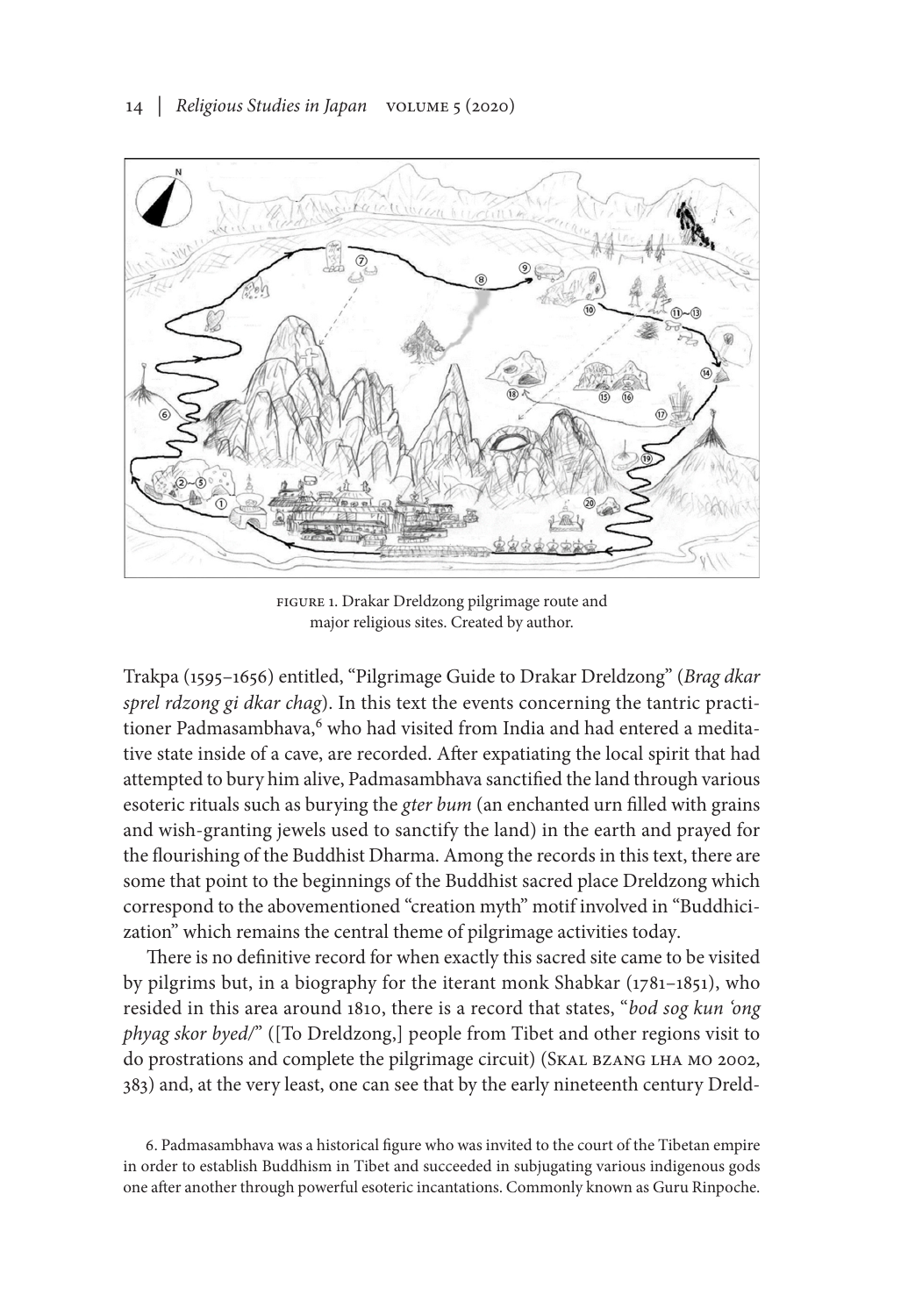zong was widely known as a famous sacred place. In 1923, the first full-fledged monastery, Dreldzong Temple, was constructed at the foot of the mountain. This temple was constructed by Arol Rinpoche (*A rol blo bzang lung rtogs bstan pa'i rgyal mtshan*, 1888–1959), who was a reincarnation of a high-ranking lama of the famous Rongwo Monastery (in Tongren 同仁 County in Huangnan 黄南 of the Tibetan Autonomous Prefecture), in response to the dying wishes of his previous incarnation. The monastery completely ceased activity from 1958 until the end of the Cultural Revolution, but in 1981 the government allowed activities to resume, and reconstruction of the monastery continues to this day. Currently, the temple has a head abbot, Arol Rinpoche (1977–), who is the first of thirteen incarnate lamas, and five hundred and thirty registered monks who reside at the temple.

## *Written Tradition and the Actual Location of Connection: The Representative Behaviors of Pilgrims*

Table 1 summarizes the twenty major sacred sites one can observe while undertaking a pilgrimage to Dreldzong. The spatial location of each sacred place is given on FIGURE 1 where they are numbered from  $(1)$  to  $(20)$ . In general, in addition to those locations that serve as objects of ritual activity related to the events of the Padmasambhava myth mentioned above  $(\mathcal{P}, \mathcal{P})$  through  $(\mathcal{P})$ , there are certain trees, waterfalls, and two mountain passes with monuments for ritual use. Also, to the northeast of the site, there is a concentration of sacred sites related to the auxiliary theme traversing hell  $((1)$  through  $(13)$ ). The natural landscape and composition of natural objects in this area are marked by a series of representations that hint at the world after death. Pilgrims in the process of walking clockwise along the pilgrimage circuit make physical contact with the miraculous traces that appear at these locations, they perform prostrations and, by presenting offerings, attempt to draw spiritual power (*byin brlabs*) of these locations into their bodies. In addition, they collect rocks, soil, pieces of wood, or spring water from these sacred places and attempt to take them back to the space of their daily lives. Given the restrictions here, in the following I will limit myself to an outline of the ritual activity of pilgrims as it is performed at the sacred sites associated with the "creation myth" discussed above.

## $(14)$  DEMON'S GRAVE

This is the place where the remains of the demon lie, who was himself killed during his attempt to trap Padmasambhava inside a cave. Pilgrims face a mound of earth made to be the "gravestone" that is on the left-hand side of the pilgrimage route, spit at it quickly three times, and throw a handful of dirt taken from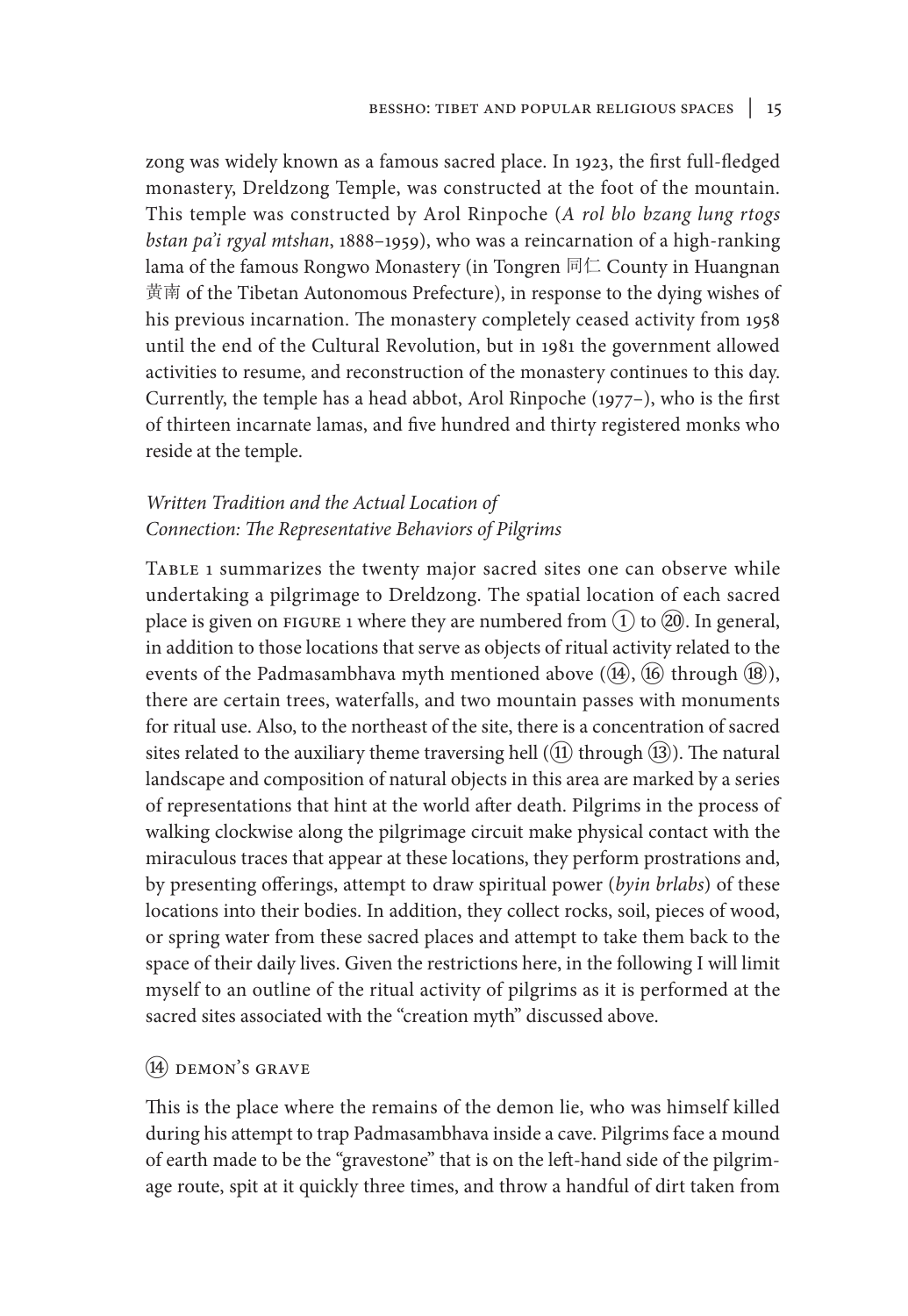|                | <b>NAME OF</b><br><b>RELIGIOUS SITE</b>                        | OBJECT OF WORSHIP                                                                    | FORM OF THE RITUAL<br><b>ACTIVITY OF THE PILGRIM</b>                                                                                                                           |
|----------------|----------------------------------------------------------------|--------------------------------------------------------------------------------------|--------------------------------------------------------------------------------------------------------------------------------------------------------------------------------|
| $\mathbf{1}$   | Cave of Gratitude for<br>Parents                               | The crack in a boulder                                                               | Enter the interior and touch one's head to<br>the boulder and make a wish                                                                                                      |
| $\overline{2}$ | Hidden Door of the<br>God of Wealth                            | A rock wall running<br>along a river                                                 | Throw a Terma bag into the river                                                                                                                                               |
| 3              | Yama's Pliers                                                  | A narrow pass in a tri-<br>angular rock formation                                    | Pass through the gap in the rock                                                                                                                                               |
| 4              | Hidden Door to the<br>Treasury                                 | A white rock wall<br>along a river                                                   | Offer a Terma bag in front of the hidden<br>door                                                                                                                               |
| 5              | Holes of the Sound of<br>the Recitation of the<br>India Sutras | Two holes in the rock<br>face                                                        | Place one's head into the hole and listen to<br>the recitation of sutras                                                                                                       |
| 6              | Tori-La                                                        | The western mountain<br>pass $(3,86$ om)                                             | Conduct offerings at Labtse Shrine                                                                                                                                             |
| 7              | Prostration Place of the<br>Old Man from Arik                  | The figure of the<br>Avalokitesvara that<br>manifested naturally at<br>the rock peak | Conduct prostrations while facing the<br>figure of the Avalokitesvara in intimation<br>of the old man who received the prophesy<br>from Avalokitesvara after devoted practice. |
| 8              | The Waterfall of<br>Annihilation and<br>Completion             | A waterfall pouring<br>over the cliff wall                                           | Bathe and collect water from the waterfall                                                                                                                                     |
| 9              | Gravestone believed to<br>have come flying from<br>India       | A rock with a flat,<br>board-shaped surface                                          | Lay down facing upward, bending to see<br>the emanation of symbols of a monkey on<br>the back.                                                                                 |
| 10             | Yama Tharkhong                                                 | A rock formation<br>where wind comes out<br>of three tunnels                         | Climb to the top of the rock formation and<br>descend to the bottom by passing through<br>a wind tunnel                                                                        |
| 11             | Yama's Great Pot                                               | A river pool below at<br>the base of a cliff                                         | Throw a big rock into the pool to break the<br>bottom of the pot                                                                                                               |
| 12             | Yama's Bellows                                                 | A thin embankment<br>between mountains                                               | Build a small stove using rocks and supply<br>with firewood                                                                                                                    |
| 13             | Yama's Scale and<br>Mirror                                     | An old pine tree facing<br>a huge rock mountain                                      | Hang from the branch of the tree to mea-<br>sure the weight of one's sins and look at the<br>rock mountain upside down                                                         |
| 14             | Demon's Grave                                                  | A pile of fallen rubble                                                              | Face the grave and spit on it                                                                                                                                                  |
| 15             | Crystal Palace                                                 | Long, narrow lime-<br>stone cave                                                     | Enter the cave and touch the sacred relic                                                                                                                                      |
| 16             | Yangdzong Cave                                                 | Rock dome                                                                            | Touch the sacred relic that manifested on<br>the surface of the rock                                                                                                           |
| 17             | Labtse of the Monkey<br>God                                    | Labtse Shrine                                                                        | Make offerings to the monkey god                                                                                                                                               |
| 18             | Vajra Meditation Cave                                          | Meditation hall inside<br>a limestone cave                                           | Make prostrations to each of the sacred<br>relics of Padmasambhava                                                                                                             |
| 19             | Tashi-La                                                       | The eastern mountain<br>pass $(3,82$ om)                                             | Conduct offerings at Labtse Shrine                                                                                                                                             |
| 20             | Cave of the Wish-<br><b>Granting Cow</b>                       | Dome-shaped rock<br>cave                                                             | Enter the cave and collect some earth                                                                                                                                          |

# table 1. List of the main religious sites of Drakar Dreldzong pilgrimage.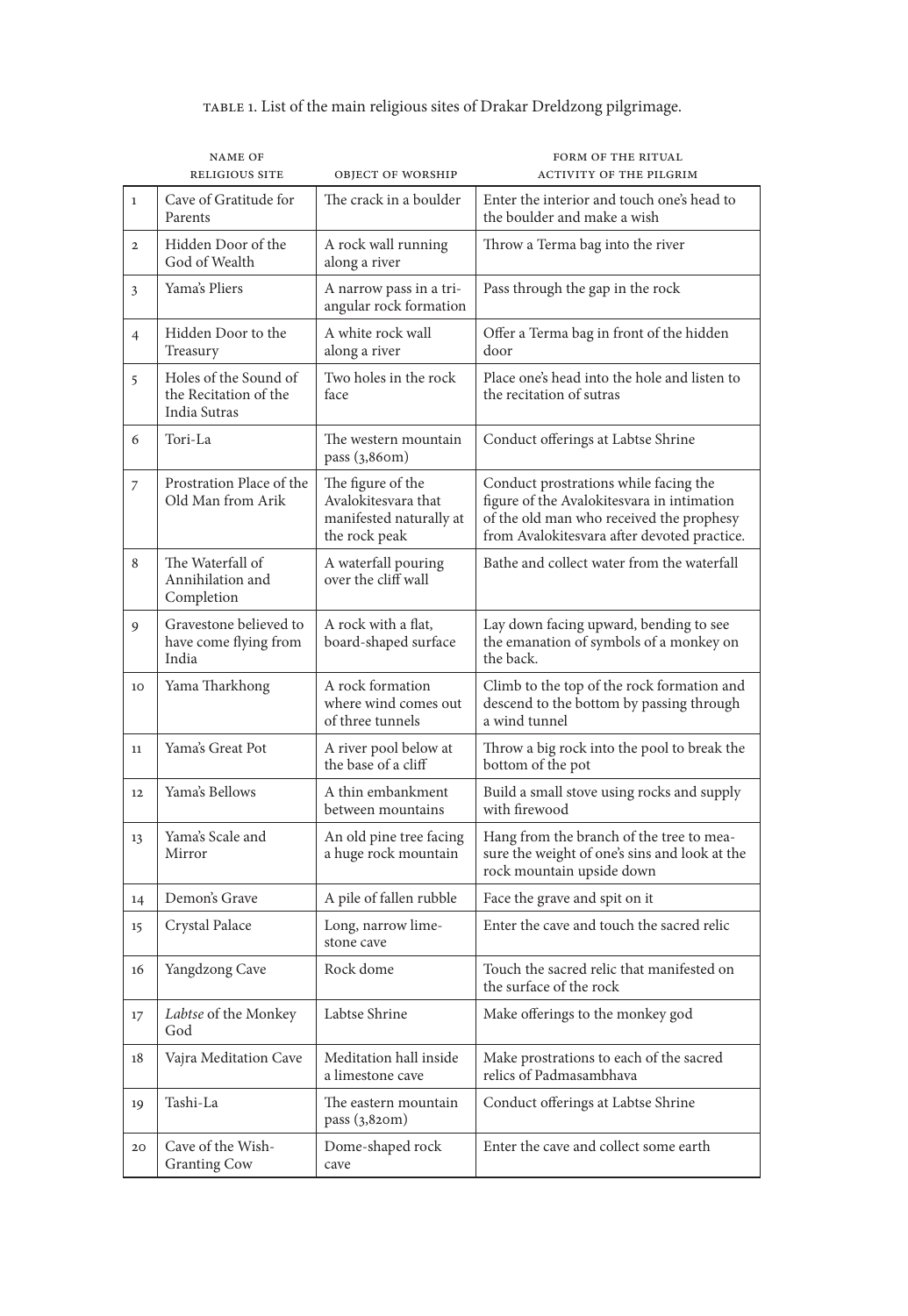the ground before passing on. It is said that this is to dispel the evil presence of the demon.

## ⑯ yangdzong cave

There is a large rock dome with a Buddhist stupa built on the inside at this site. In various places on the rock surface are the footprints of Padmasambhava and characters in the Tibetan language that are thought to have manifested on their own. While circumambulating the stupa, pilgrims touch their head to these sacred relics and, in imitation of the acts of purification undertaken by Padmasambhava to purify the sacred space, the pilgrims themselves also deposit *gter bum* inside the cave.

# ⑰ *labtse* of the monkey god

The sheer triangular rocky mountain soaring across from the Yangdzong Cave is considered to be the palace of Nyendrel Dawachenpo dawa chenpo (literally, "Monkey God of the Moon") who pledged himself to Padmasambhava and serves as his protector. Pilgrims perform rites at the *labtse* at the base of this mountain. *Labtse* is a shrine of bundled wooden poles shaped like a bow and arrow and is believed to house the deity. Here the pilgrims tie strips of cloth with various verses from sutras printed upon them called "darchok" to the *labtse*, place scented wood or wheat flour into the censer placed before the *labtse*, and pour sacred alcohol as an offering. Subsequently, pilgrims scatter scraps of paper with pictures of horses printed on them called "lunta" while circumambulating the *labtse* and intoning sutras.

## ⑱ vajra meditation cave

This location is commensurate with the interior pilgrimage route of the sacred site. Here the pilgrims momentarily leave the main route of the pilgrimage and, taking the mountain pass toward the interior pilgrimage route, arrive at the cave where Padmasambhava entered meditation. Inside the cave there are rock formations that are presented as Padmasambhava's seat and a beggar's bowl. There is an opening in the ceiling that is said to have been made by a vajra after the demon had locked Padmasambhava in the cave. Pilgrims pray, make prostrations touching their head to the ground, and gather pieces of stalactites or underground water at these sites. In addition, they offer *gter bum* inside the cave.

The above description of the sacred places and ritual activities of pilgrims is based exclusively on the portrayal of the pure land landscape of the sacred site as recorded in the Drigung Chokyi Trakpa guidebook for the location. This same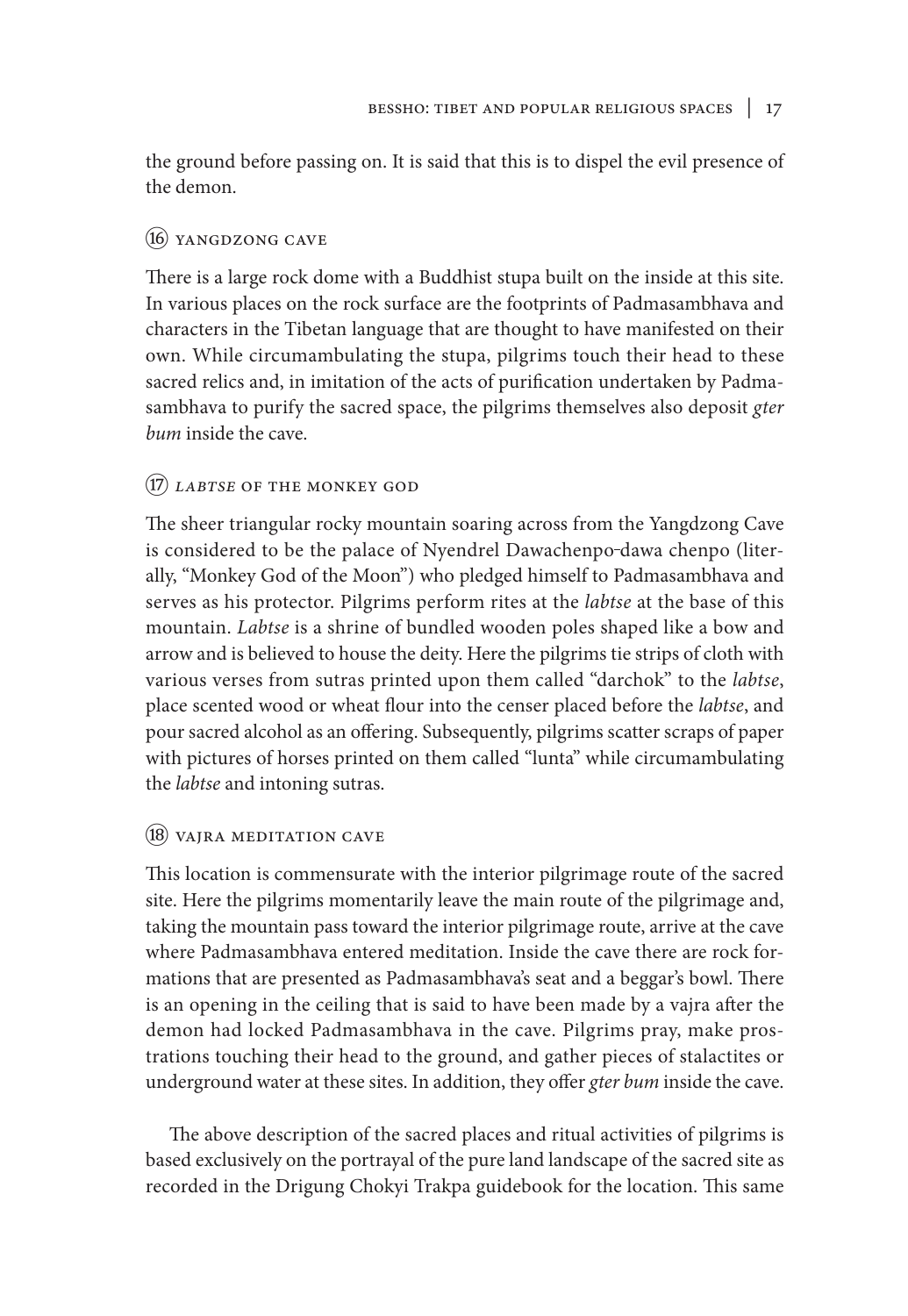guidebook explains how these sacred spaces came into being through Padmasambhava's sanctifying acts, the origins of its relations to the hells, and how the sacred site possesses the same virtue as *Tsa ri*, the sacred mountain of central Tibet, also known as the "Crystal Palace"—which is one of the famed sacred sites of the Cakra Samvara Mandala.<sup>7</sup> In this sense, this pilgrimage centered around the rocky peak of  $(\overline{15})$  standing in for the "Crystal Palace," on the one hand, is said to be identical in essence to the sacred sites of the Cakra Samvara Mandala. Given that this pilgrimage is also composed of the coexistence of an indigenous system with the local territorial god Nyendrel Dawachenpo from the Padmasambhava origin tales, one could examine the pilgrimage within the context of "Buddhicization" described earlier. Within this framework, the site could be understood as the "semi-mandalization of a sacred Buddhist site" wherein the two systems of the indigenous gods and esoteric gods overlap at a single mountain. Pilgrims who visit this sacred site experience the same motifs of multiple legends, such as "sacred creation," that are firmly rooted in the place. Simultaneously, these pilgrims offer prayers and offerings in accordance with the context of each sacred site and through their bodies receive spiritual power. Through the repeated performance of such acts, the sacred site continues to exist as a bounded space that is in possession of a specific religious theme. As seen earlier in the conventional research on sacred places, creating a connection between the "written information" that discusses the religious value of this sacred site and the actual natural space is taken to be something that happens automatically at the site mainly through the judgment of the pilgrims who perform the rituals. However, with the penetration of widespread economic development into the frontier areas of today, it is unrealistic to assume that pilgrims can act in such a way as to provide the main interpretation of the natural space at the actual site of religious faith. To put it simply, in the years of the pilgrimage, when a massive number of people—between several thousand and ten thousand each day enter the mountain for the purpose of faith, a small market forms within the sacred site to handle the demands of religious supplies such as offerings, food, drink, and lodging. These years are also a period of economic revitalization for migrant commercial actors who enter from the outside at this time. By bringing incense, sanctified alcohol, *gter bum*, and *darchok* that were purchased at wholesale stores in urban areas in order to sell them and setting up stores onsite that supply butter lamps, mani stones, and so on, these commercial actors enter into religious activity at the various sacred locations along the pilgrimage route in order to profit economically. In the following, I will examine the changes in the religious environment that accompany the intervention of such commercial

<sup>7.</sup> For more details on this document see Bessho (2007).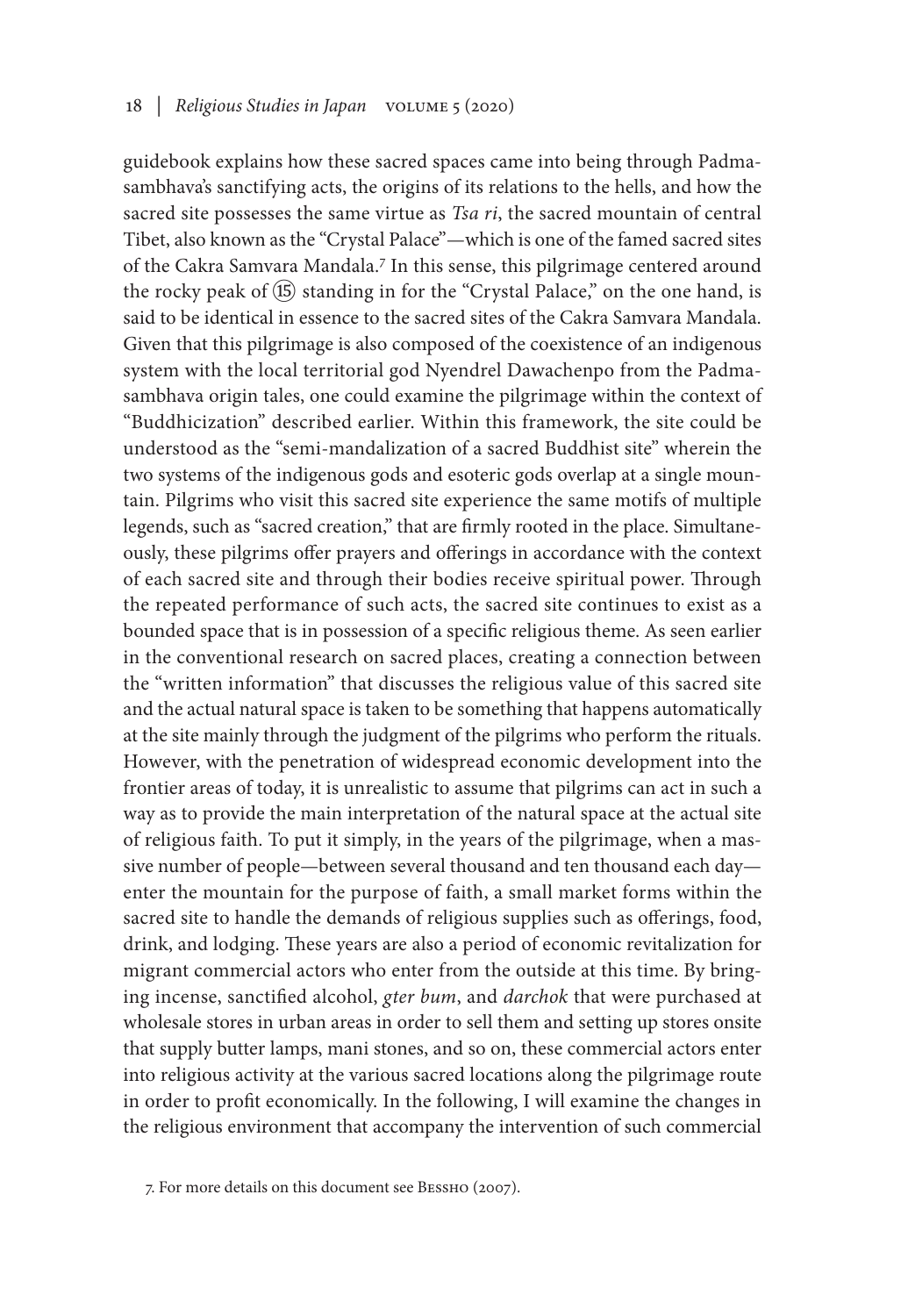actors from a perspective that takes into account the local economic principles involved in the religiosity of the sacred site.

## *From People of Faith to People of Income: Migrant Commercial Actors and Monastic Institutions*

In February, May, and September of 2016, the author made three trips to the sacred site under question and joined in pilgrimage activities in order to conduct research.<sup>8</sup> In February, the influx of commercial actors had just begun and they were still at the stage of setting up their stores. However, when I revisited in May, all of the main religious sites were filled with the tents and temporary shacks of these commercial actors and I witnessed the same situation in September as well. In considering the formation of a local market such as this one, one must first account for the problem of land management at the sacred site as a whole. The jurisdiction over the land surrounding Drakar Dreldzong belongs to the Dreldzong Monastery. All of the commercial actors who do business inside the territory of the sacred site are required to get approval from and pay a fee for land use to the "Monastery Administration Committee" (MAC) (a congressional administrative body consisting of monks from the same monastery and headed by Arol Rinpoche IV) who oversees administration of the temple affairs. The site rental fee is typically paid in one lump sum for the year, calculated according to the "faith value" and "convenience" of the location in question, and ranges greatly in price from 5,000 yuan at the lowest to a maximum of 380,000 yuan (1  $yuan = 17$  yen).

I will explain these locations by tracing the path in  $FIGURE 1$ . Sections  $(1)$  to ⑤ consist of 25 square meter blocks costing 40,000 yuan. Up until the pass in section  $(6)$  tents cost 5,000 yuan each, 15,000 yuan at the top of the pass in  $(6)$ , and beginning in the descent in  $(6)$  and continuing from  $(7)$  through  $(13)$  tents are 5,000 yuan each. Sections  $(4)$  through  $(17)$ , which are located on both sides of the pilgrimage route, are 250,000 yuan, and  $(15)$  and  $(16)$  are together 350,000 yuan. The monastery has prohibited the use of area  $(18)$ , but the pass top at  $(19)$  is 380,000 yuan, and the descent from  $\circledR$  through  $\circledR$  in front of the monastery is 120,000 yuan per tent. At a single glance one can see that places that relate to the creation of the sacred place have a higher price tag but, in order "to maintain a tranquil environment," commercial activities have been prohibited at the highly religious site at  $(\overline{18})$ . Also, even within the same mountain, the reason that a different price is given for  $(6)$  and  $(13)$  is that when compared to "Tori-La" (High Mountain Pass),

8. The author was onsite for one week during each visit and, along with performing the actual pilgrimage on foot multiple times (one of those times was conducted in the manner of prostrations), collected research resources through participant observation and interviews.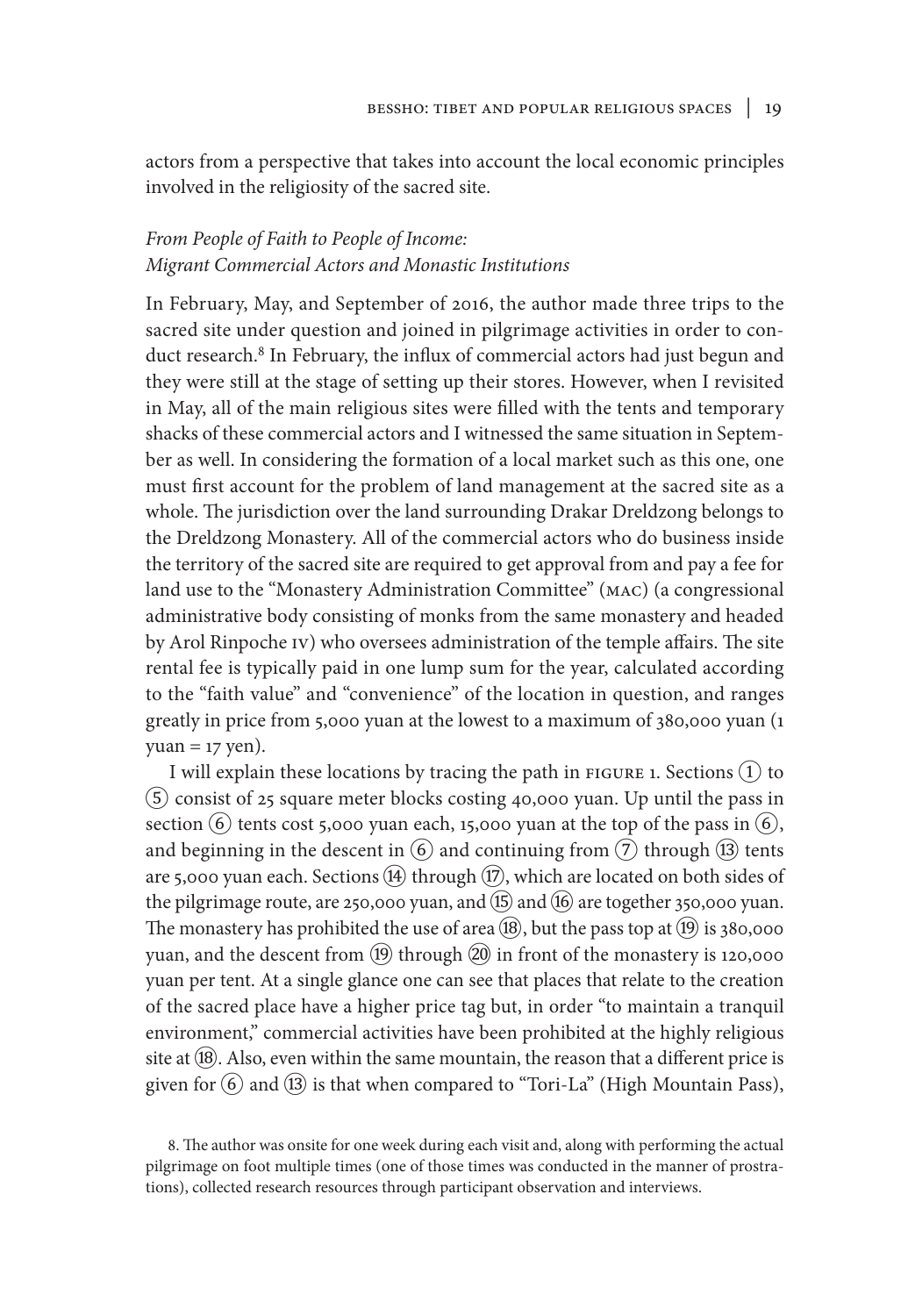### 20 *| Religious Studies in Japan* volume 5 (2020)

"Tashi-La" (Auspicious Pass) relates to the good luck of "the completion of all things" and is, therefore, religiously superior. In addition, given that poor access to water and transportation results in higher costs, prices on the northern side of the sacred site are set to be more reasonable than those on the southern side. Here on the northern side, fees are "retail" and the cost of renting the space is carried out on a one-tent basis with fees paid to the MAC. On the other hand, as in sections  $(\overline{4})$  through  $(\overline{12})$ , a single investor pays the annual fee for using the space in one lump sum and, after securing the right to use this space, acts as a "broker" who makes a profit by leasing lots to tenants. This section, also called "Gate to the Holy Land," is an area of fierce competition that borders the most important religious sites, and there are more than thirty tents on each side of the pilgrimage route expending energy jockeying with one another for customers. Moreover, according to interviews with the members of the MAC, the income received by the temple in terms of leases on land plots amounted to 1,730,000 yuan as of September. However, after making deductions for the various expenses associated with the public monastery, the remaining funds were all distributed equally to each monk as an allowance regardless of class or age.9

Next, I would like to highlight some of the representative narratives expressed by commercial actors from my September survey field notes.

1. Section  $\overline{6}$  Tori-La Pass (small retailer, Han woman from Gangtsa County, forty years old), moved to the mountaintop with her family to open a shop immediately following the start of the new year and began to conduct sales. She was selling *darchok* for 10 yuan, one bag of incense for 15 yuan, one jar of sanctified alcohol for 10 yuan, a large butter lamp for 10 yuan, and a small butter lamp for 5 yuan. There were costs involved with hiring someone to carry goods to the base of the mountain so an investment of one million yuan was made to build a simple ropeway for that purpose. The goods are purchased directly from a wholesaler located in town (the administrative municipality of Xinghai County) and carried to the foot of the mountain in the family truck. She also took orders for hauling goods for other vendors and received 2 yuan per kilometer. Starting two years ago, this vendor began conducting business at other pilgrimage sites, thereby acquiring experience and, because she knew that location was the most important thing, she selected this location even though the cost of leasing was much higher than other locations. The profits are decent. At the best times, she makes 10,000 to 12,000 yuan in sales in a single day. The frigid temperatures at

9. The right to receive these funds is given to any currently registered member of the clergy who participates in the extended dharma assembly of the summer retreat. During the year of this survey, about four hundred such monks participated and were given roughly 2,500 yuan each.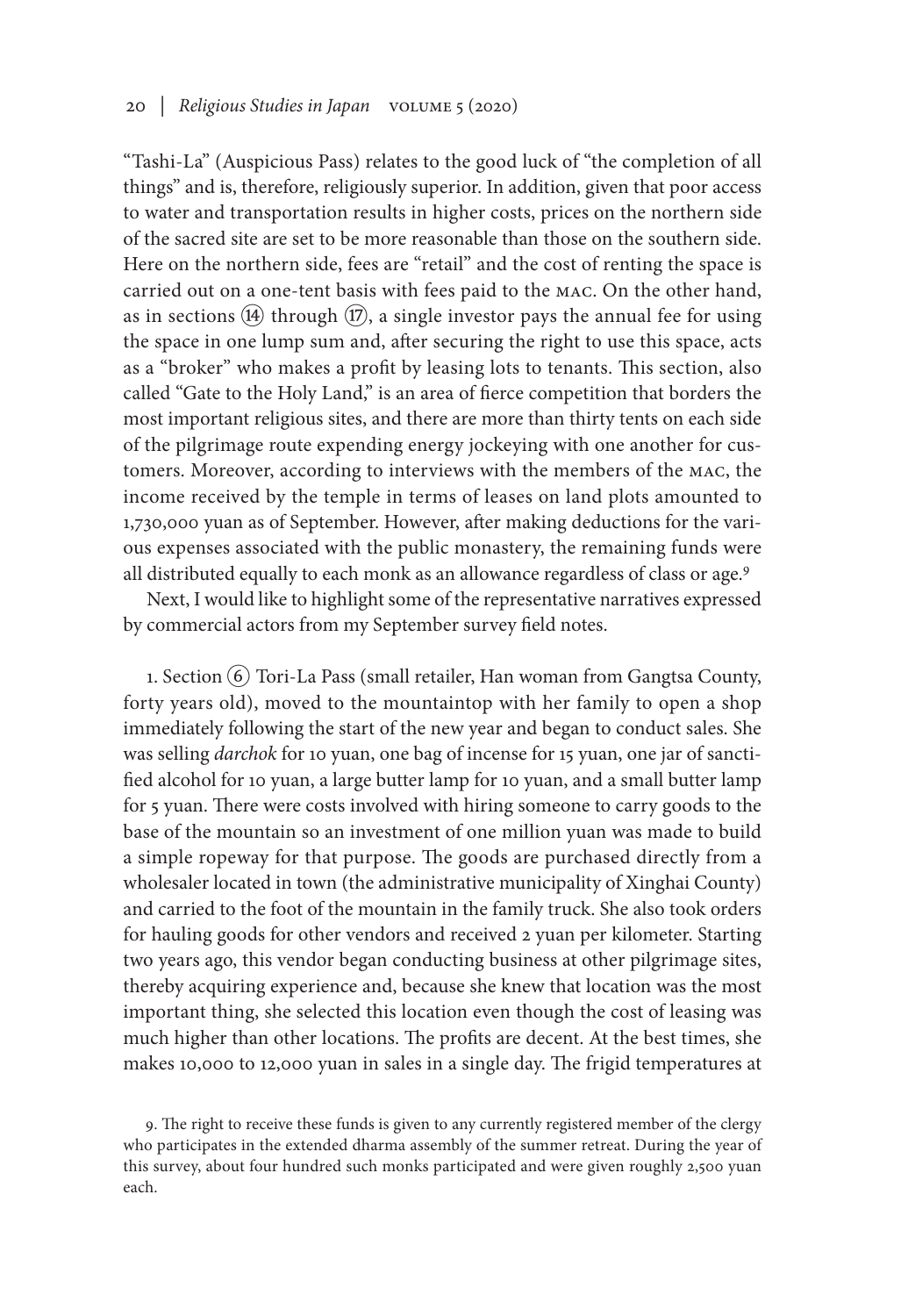the ridge and the difficulty involved in disposing of garbage are the biggest challenges.

2. Middle of the northern side of Tori-La (managing a dining hall and lodging, pastoralist man from Golok, thirty-three years old), run by a couple. Tukpa (Tibet-style meat and noodle dish) for 15 yuan, meat buns for 20 yuan, and cup noodles for 5 yuan. One night at the lodging is 20 yuan per bed. Daily earnings during the busy period amount to between 5,000 and 6,000 yuan with a net income of about half that amount. Lucky to sell one hundred Tukpa meals a day. From September onward pilgrims begin to decline in number and their earnings decrease by half. Based on an agreement with the MAC, aside from the cost of lodging, all prices for commercial goods and foods are set at the same price for all shops. The same is true for both the northern and southern sides of the sacred site. The main expenditures are the cost of fuel for boiling water and the cost of gasoline for the motorcycle used to fetch water. It was decided that tea would be given to pilgrims without charge, but as the water comes from a distant mountain stream, is acquired by hand, and requires the use of a motorcycle for transportation, when costs are calculated, the water for one cup of tea results in a loss of more than one yuan.

3. Section (16), Yangdzong Cave (lamp shop, pastoralist woman from Xinghai County, thirty years old), in addition to butter lamps and *gter bum*, sells incense and sanctified wine as a family of four. Received a hint from the MAC and believing that, if their location was good, they would definitely make a profit, they therefore decided to raise the funds to rent this space. Having an excellent location before the Buddhist stupa, and free from competitors, they got a return on their investment. Each day they made a net profit of between 5,000 and 6,000 yuan, over half of which came from butter lamps. They experienced difficulty in acquiring a building permit for their structure from the MAC and, although they originally built a small brick shop for dedicating lamps, they were told that they could not erect a permanent building at that location and were ordered to tear it down. They rebuilt using a prefab structure but, in addition to the fees for leasing the space, their costs were upwards of 250,000 yuan. Because sales went smoothly, despite these losses they were still able to make a profit.

4. Section (17), nearby the *labtse* of the Monkey God (managing a dining hall, a pastoralist woman from Xinghai County, twenty-seven years old) operating the shop with her two daughters. This woman typically runs a small restaurant in the county's administrative municipality. With the hope of success, she set up a tent in the valley but, at the moment, there are twenty such tents in close proximity and competition is intense. The cost of one tent in this area is 10,000 yuan. The neighboring merchants have come up with strategies to attract customers and to increase the sales of offerings by newly assembling incense platforms and surrogate *labtse*. During the period of peak activity, they were left with 2,000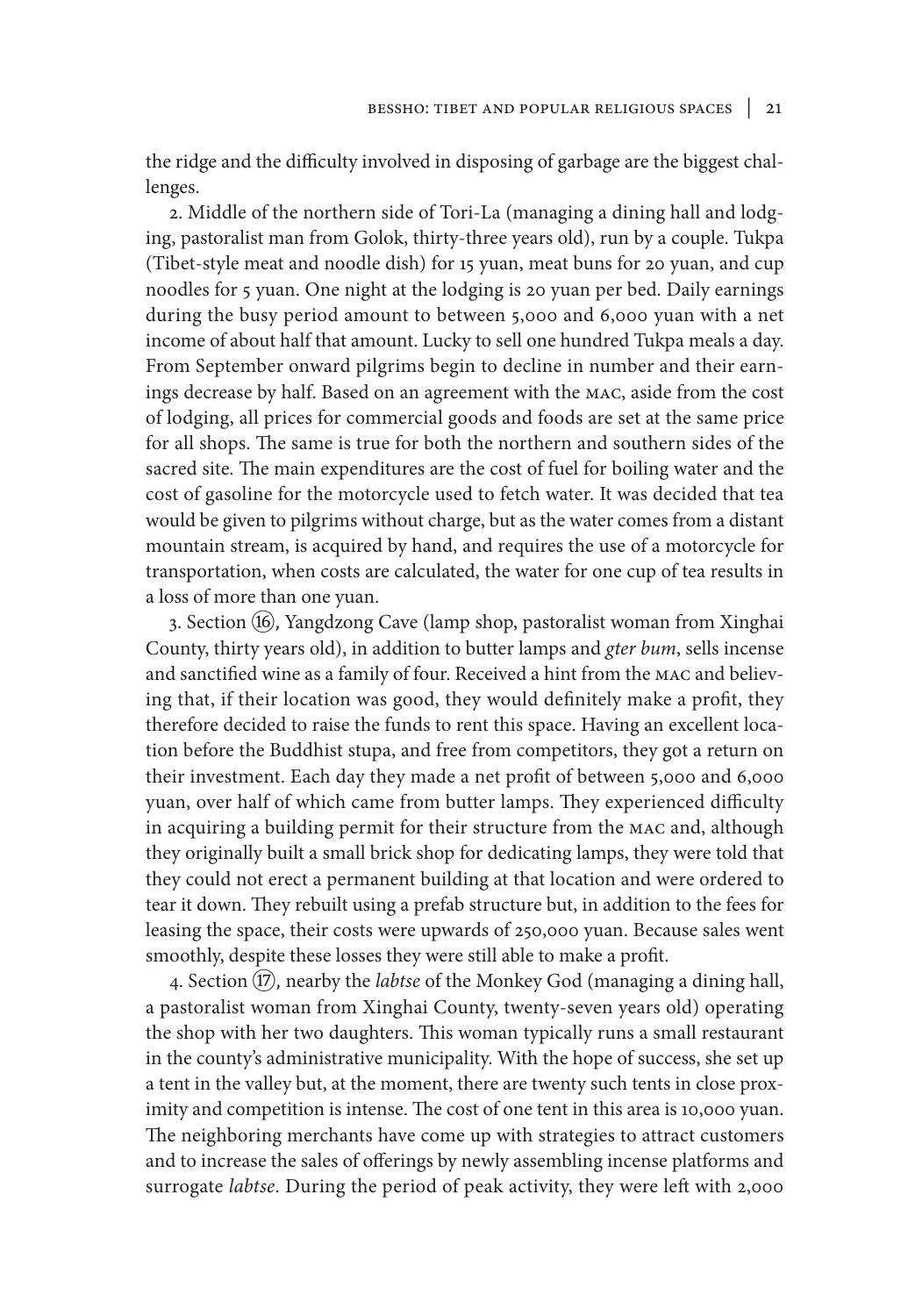yuan in profit for the month. At the moment, when sales are good, profits are about 500 to 600 yuan. Because butter lamps make more money, they would like to try selling them but the location where they are set up is not close to the religious sites, making it difficult to increase profits from those kinds of sales.

To summarize, the various trades of the interviewees can be roughly divided into four categories: (1) dining halls, (2) simple lodging, (3) retail shops (carrying Buddhist implements, offerings, and daily use items), and (4) retail shops that sell butter lamps. Most commercial actors engage in several of these trades simultaneously. Within the market that forms alongside the religious activities that take place within the sacred site, the primary factor in acquiring regular profits is the "religiosity" of the location, that is, the value of the location in terms of faith, and this is also linked to the establishment of the market price of the fees for renting plots. When one considers that the average monthly income of a local civil servant is around 5,000 yuan, one can clearly see that those commercial actors who monopolized speculatively good locations before their competitors made extremely high profits. Conversely, one can also see that those who ran shops in locations where competition was stiff or the location unfavorable were in a situation where they were lucky to break even. In the next section, I would like to explore the formation of economic activities around the religiosity of sacred locations such as this one from the perspective of "supply" and "demand." In so doing, I will present the characteristic features one can see in the relationship between the religious and the commercial at the sacred sites of contemporary Tibet.

#### *Considerations: The Relationship Between Supply and Demand at "Sacred Places"*

In order to efficiently turn a profit in the business of sacred sites, it is important to quickly physically monopolize the religious sites that directly connect to the religious value of the sacred site as a whole and, based on the religious context that the site possesses, continuously supply the products that meet the needs of pilgrims. The entrepreneurs in cases 1 and 3 understood the defining features of supply and demand at their locations—supplying *labtse* offerings at 1, and offerings related to the creation myth at 3—and aimed to maximize profits by restricting the capital used to procure specific products. In particular, commercial actor 1 prioritized the speedy procurement of products by installing a simple ropeway, and was able to make earnings that justified such an investment. On the other hand, commercial actors, such as 2 and 4, who were in areas of intense competition, or who were selling on the relatively inaccessible northern side of the sacred site, were required to devise creative techniques for getting a leg up on the competition and to raise profits. One such example comes from the installation of a new religious monument discussed in case study 4. In actuality, when I began the study of this sacred site in February, merchants had yet to arrive in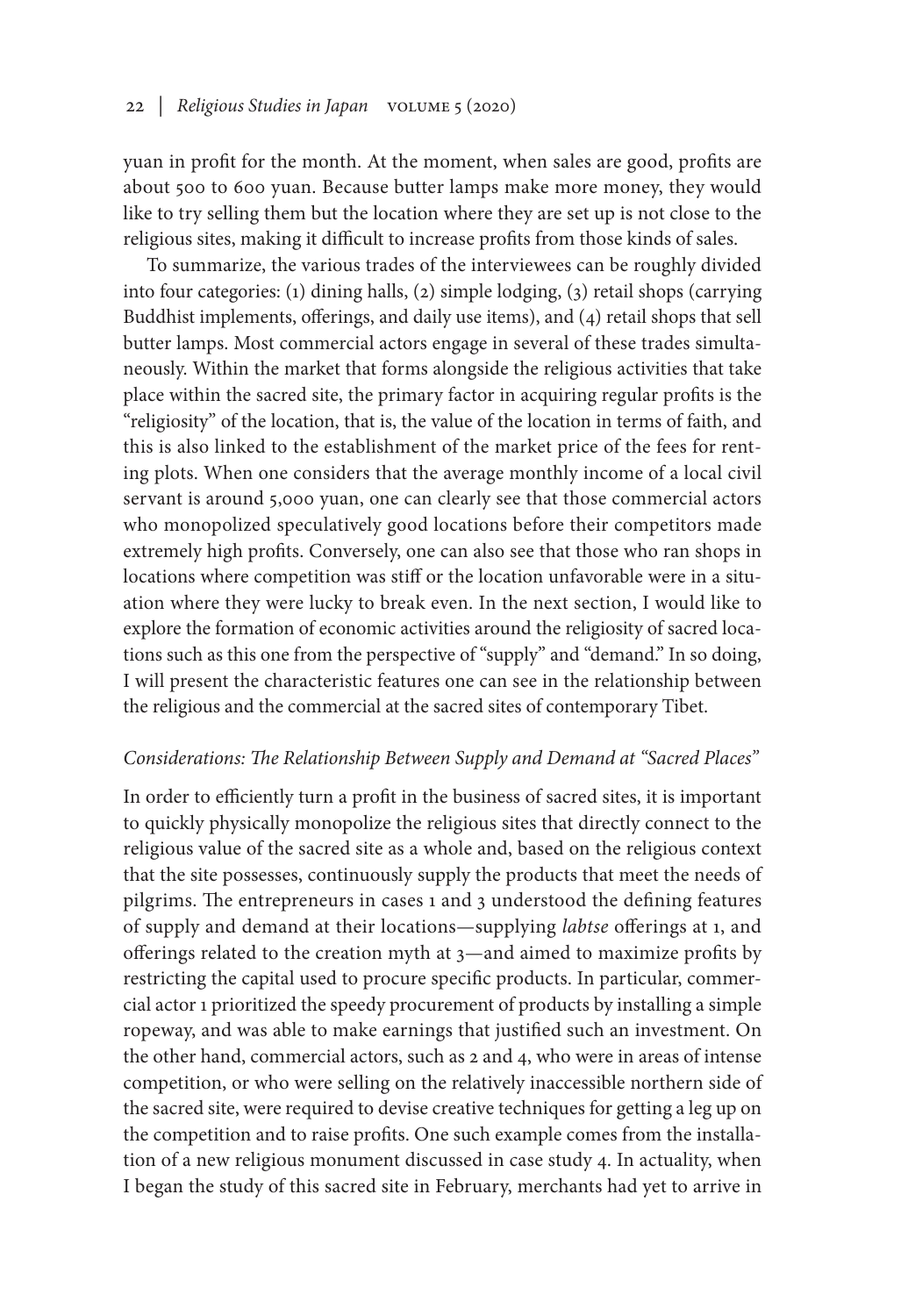this section of the mountain and there was only one vendor for the *labtse* and one vendor for incense. However, when I was there again in May there was an army of tents to be seen in a situation that had totally changed. I witnessed on the roadside iron rods that would serve as the axis for pillars and cement being carried to assemble an incense platform. In September, when I visited for the third time, the commercial actors had finished constructing the new shrine and incense platform, which was functioning and receiving a large number of offerings. In this way, commercial actors promoted sales by adding new monuments that were consistent with the context of the space and increasing demand from pilgrims. For these reasons, the response of this commercial activity to the religiosity of the sacred site is not limited simply to following the religious meaning of the site but involves using that image and, in building new locations, creating a related context that connects to the generation of personal profit.

The autonomously progressing commercialization at sacred sites like those described above are uniformly influenced by policies such as the establishment of high-priced plot leases by the MAC of Dreldzong Temple and the uniform pricing established to control the cost of items at the sacred site. Establishing a uniform price reduces over-competition and, by relieving issues of supply and demand, benefits pilgrims. However, as remarks made by merchants who set up stores in locations with unfavorable conditions suggest, the pressure of operating costs and competition produces "market losers" who are basically unable to increase their profits. On the other hand, the MAC did not include area  $(16)$ , which lies at the heart of the sacred site's creation myth, among those for rent. Furthermore, in May, there was a notice released in the name of the MAC outlining a policy forbidding the construction of new permanent edifices in order to maintain the tranquility of the religious environment. The "dismantling and removal" that resulted in case study 3 in the previous section is the result of a crackdown on new structures as a part of this policy. These decisions can be seen to be part of a larger policy designed to avoid a situation where in the most religious location at the site one would also find the most commercial site—a dilemma unique to the business of sacred sites. In this way, the monastic institution sets the relative prices for plot leases inviting commercialism into the areas of the sacred site, but does not allow commercialism to surpass this pricing and overtake the site. This demonstrates a two-fronted set of standards for managing the sacred site<sup>10</sup>

10. These policies issued by the MAC also reflect the administrative leadership of governmentrelated departments such as the Xinghai County Religious Affairs Bureau, which is the top political unit supplying oversight jurisdiction of the monastery. One cannot ignore the intervention of such political entities in the management and control of this sacred site, but I will discuss this issue at another time.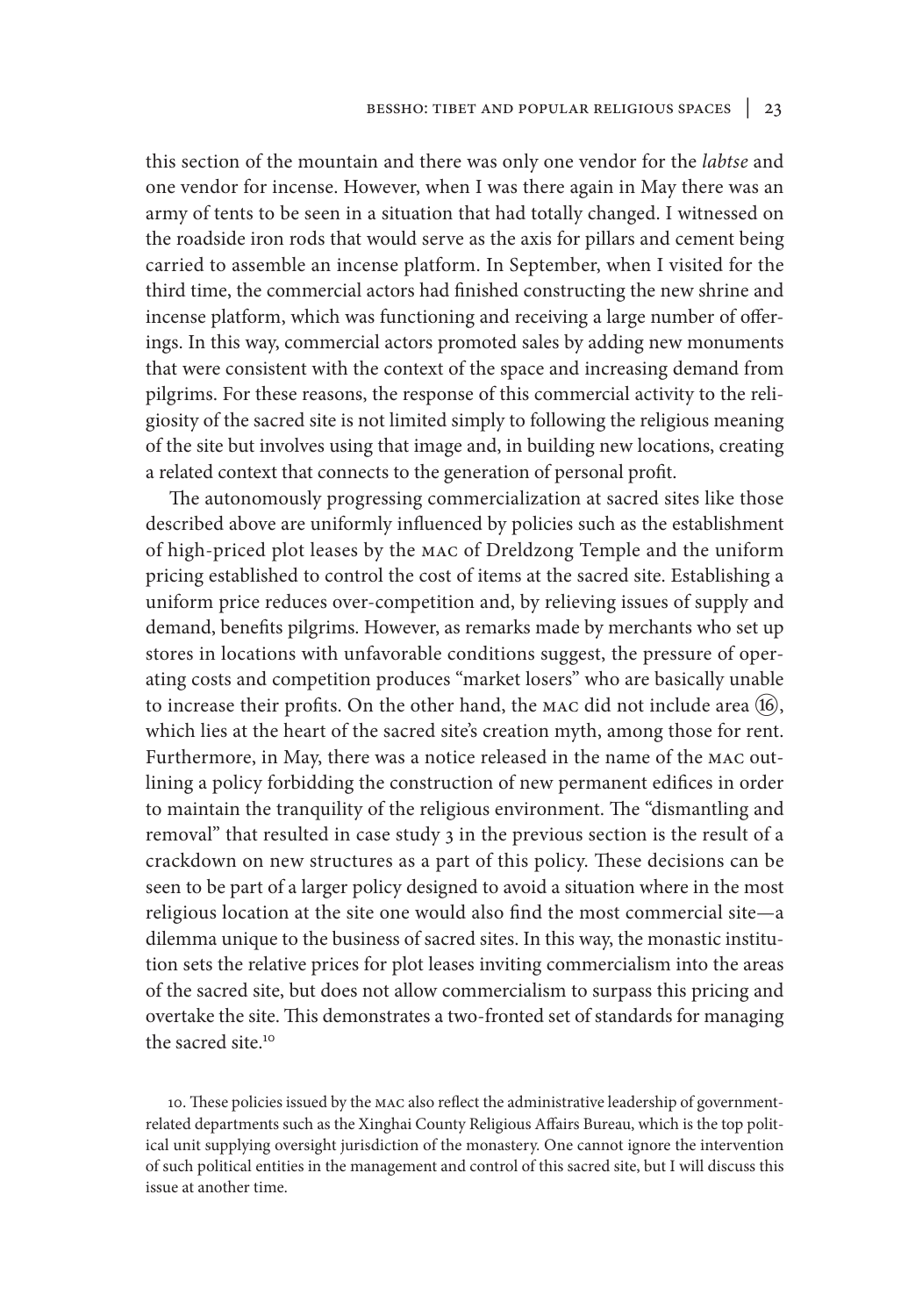#### *In Conclusion: Toward a Future of Sacred Site Research*

In this article, I have considered the natural process by which religiosity develops at sacred sites and, in contrast to the theories of Buddhicization, I have demonstrated that the commercialism that self-propagates at sacred sites is actually intervening in the onsite religious practice. At the sacred sites of contemporary Tibet, which are exposed to the high-pressure development that accompanies rapid modernization, natural space and pure land cosmology are linked to one another without mediation. However, it is impossible to conduct a proper analysis if one ignores the mediating role of the commercial space that is generated by the economic relationship of supply and demand that runs parallel to that value system. Based on the preceding results, it will be necessary to revise the analytical framework of preceding research on sacred spaces so as to account for the economic reality of the actual site.

On the other hand, the problem of how to situate the parallel development of the local religiosity we find at a site such as this one discussed here and commerciality in reference to the movements of "Buddhicization/de-Buddhicization" in mass tourism remains. As we saw earlier, tourism is a process where representations that are the result of views from the outside are consumed. The government of Xinghai County, which is in the position of having jurisdiction over Dreldzong Monastery, has begun to promote this sacred place as the centerpiece of local tourism. However, that effort has only just begun and, in terms of preparing the entire site for tourists, the government is not yet at a phase where they are prepared to start sending out information systematically to the other areas.11 Similarly, at the majority of sacred places which reside within the inland area of the Tibetan Plateau, there has not yet been a systematized movement to turn representations of these locations into a resource. As described earlier in this article, major sacred sites experience a kind of tourism that is only possible once public, private, and religious organizations come together. However, at minor sacred sites that reside in the shadows of these major sites is a different kind of minor economic phenomenon that has begun to spread, where what one might call self-consumption is carried out by local residents at the sacred sites. The situation described in this article where religiosity is utilized for commercial activity gives broad support to the implication that the general occurrence of such things takes place at a great many minor sacred sites. In future research on sacred sites, I believe it will be necessary to include both sacred sites that have

<sup>11.</sup> The Tourism Bureau of Xinghai's local government is making special attempts to modernize the environment by constructing promenades and billboards, but at present, these investments have not been made in a direct effort to attract tourists.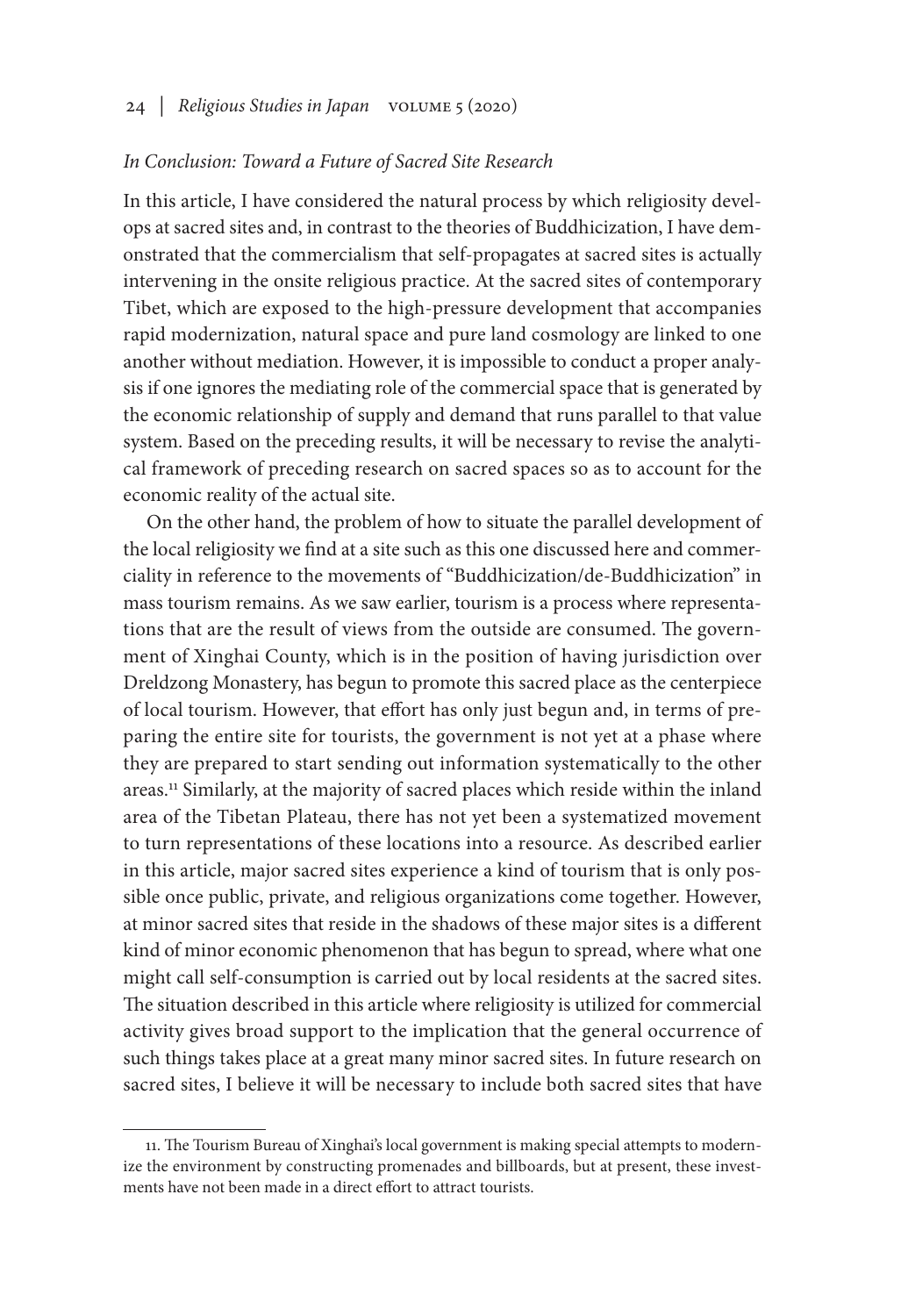become tourist destinations and those sacred sites where those developments are still in their infancy.

(Translated by Jesse LeFebvre)

#### **REFERENCES**

Bessho Yūsuke 別所裕介

2007 Gendai Chibetto no seichi junrei kara miru shūkyō fukkō: Kaikaku kaihōki no Bukkyō dentō to minshū girei 現代チベットの聖地巡礼 から見る宗教復興―改革開放期の仏教伝統と民衆儀礼. *Kokusai kyōryoku kenkyūshi* 13/1: 165–86.

BLONDEAU, Anne M., ed.

1998 *Tibetan Mountain Deities: Their Cults and Representations*. Graz: Österreichische Akademie der Wessenschaften.

BLONDEAU, Anne M., and Ernst STEINKELLNER, eds.

1996 *Reflections of the Mountain: Essays on the History and Social Meaning of the Mountain Cult in Tibet and Himalaya*. Vienna: O Sterreichische Akademie der Wessenschaften.

### BUFFETRILLE, Katia

- 1997 The great pilgrimage of A myes rma chen: Written tradition, living realities. In MACDONALD, 75-132.
- 1998 Reflections on pilgrimages to sacred mountains, lakes and caves. In Mckay, 18–34.

#### Epstein, L., and WenBin Peng

- 1998 Ritual, ethnicity, and generational identity. In GOLDSTEIN and KAPSTEIN, 120–38.
- GOLDSTEIN, Melvyn, and Mathew KAPSTEIN, eds.
	- 1998 *Buddhism in Contemporary Tibet: Religious Revival and Cultural Identity*. Berkeley: University of California Press.

## Huber, Toni

- 1990 Where exactly are Caritra, Devikota and Himavat? A sacred geography controversy and the development of Tantric Buddhist pilgrimages sites in Tibet. *Kailash* 16/3–4: 121–65.
- 1999 *The Cult of Pure Crystal Mountain: Popular Pilgrimage and Visionary Landscape in Southeast Tibet*. New York: Oxford University Press.

Huber, Toni, ed.

1999 *Spaces and Powerful Places in Tibetan Culture: A Collection of Essays*. Dharamsala: Library of Tibetan Works and Archives.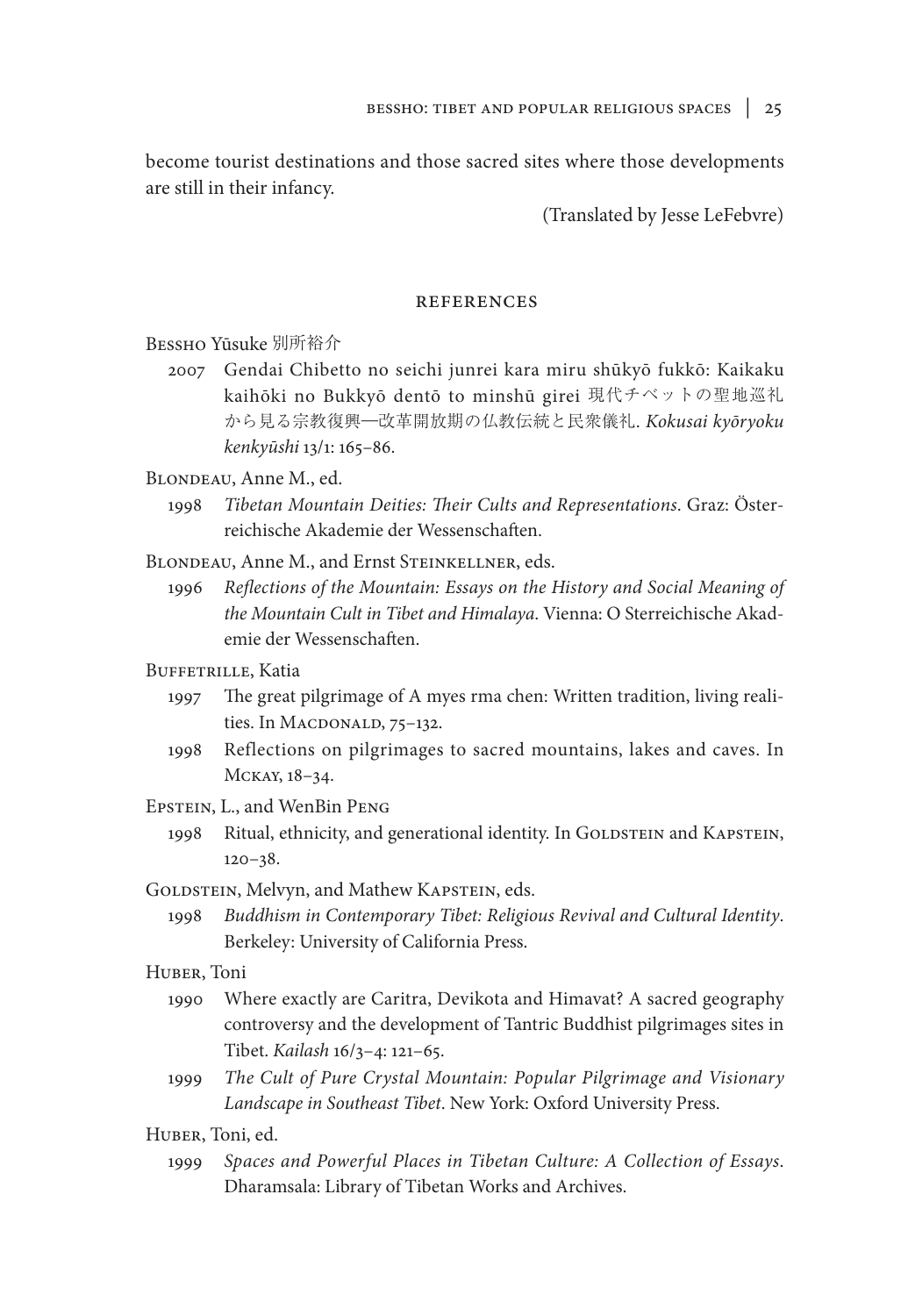#### Jiangbian Jiacuo 降辺嘉措

2002 Zangzuchuantongwenhua yu qingzanggaoyuan de shengtaihuanjingbaohu: Guanyu xibudakaifa yixiewenti de sikao 蔵族伝統文化与青蔵高 原的生態環境保護―関于西部大開発一些問題的思考. *Xibei minzuyanjiu* 3: 176–85.

### Jiangbian Jiacuo

2003 *Zoujin Gesaer* 走進格薩爾. Chengdu: Sichuan Minzuchubanshe.

#### Kolås, Åshid

2007 *Tourism and Tibetan Culture in Transition: A Place Called Shangrila*. London: Routledge.

#### Liu, Jianqiang

2012 Tibetans Fight Tourism on Holy Lakes. CHINA DIALOGUE, 20 August 2012. https://www.chinadialogue.net/article/show/single/en/5114-Tibetans -fight-tourism-on-holy-lakes (accessed 15 May 2017).

## MACDONALD, Alexander

1990 Hindu-isation, Buddha-isation, then Lama-isation or: What Happened at La-phyi? In *Indo-Tibetan Studies*, Buddhica Britannica Series Continua 11, ed. Tadeusz Skorupski, 199–208. Tring: Institute of Buddhist Studies.

## MACDONALD, Alexander, ed.

1997 *Mandala and Landscape*. Emerging Perceptions in Buddhist Studies, No. 6. New Delhi: D. K. Printworld (P) Ltd.

## Mckay, Alex, ed.

1998 *Pilgrimage in Tibet*. Richmond, England: Curzon Press.

## Murakami Daisuke 村上大輔

2011 Chibetto jichiku Rasa ni okeru kankōgyō no hatten to sono seijisei ni kansuru ichi kōsatsu チベット自治区ラサにおける観光業の発展とその政治性 に関する一考察. *Kankō kenkyū* 23/1: 21–30.

#### Peng, Wenbin

1998 Tibetan pilgrimage in the process of social change. In McKay, 184–201.

### SCHREMPF, Mona, and Jack P. HAYES

2009 From temple to commodity? Tourism in Songpan and the Bon Monasteries of A'mdo Shar khog. *East and West* 59/1–4: 285–312.

#### Skal bzang lha mo, ed.

2002 *Rje zhabs dkar tshogs drug rang grol gyi gsung 'bum*. Vol. 1. Xining: Mtsho sngon mi rigs dpe skrun khang.

#### Suzuki Masataka 鈴木正崇

2015 *Sangaku Shinko: Nihon bunka no kontei o saguru* 山岳信仰―日本文化の 根底を探る. Tokyo: Chūōkōron Shinsha.

### TIBET WATCH

2014 *Culture Clash: Tourism in Tibet*. London: Tibet Watch Thematic Report.